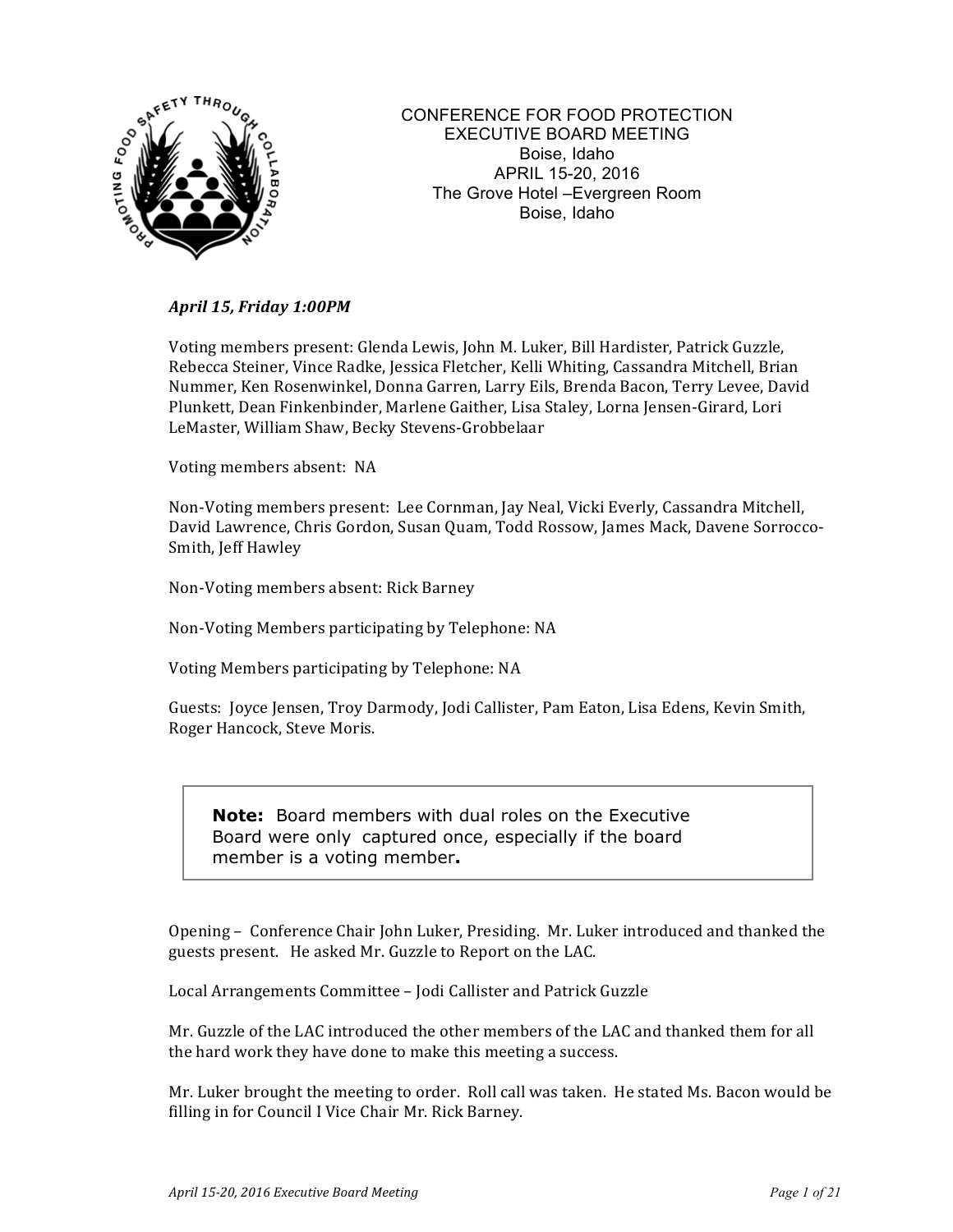Dr. McSwane read the anti trust statement.

Mr. Luker brought up that last meeting's minutes have already been approved.

Mr. Guzzle - LAC Report. Mr. Guzzle stated he has already given the informal Report and provided information about local attractions and tours. He shared that local buildings are heated geothermally from underground springs. Mr. Guzzle mentioned that along with the busses there would be hosted walking groups to the Monday night reception.



Mr. Rosenwinkel moved and Mr. Eils seconded, to acknowledge the LAC Report. A vote was taken and the motion carried.

**Executive Staff Reports** 

Executive Director - David McSwane

Dr. McSwane stated his Report would be short and sweet. He further stated other members of the Board would give detailed information. Dr. McSwane mentioned this was the largest attendance to date at a CFP Biennial Meeting. The workshop also reported a large turnout. He stated Mr. Neal, Co-chair of the Program Committee and its members have put together a good workshop for this meeting.

Dr. McSwane stated, a total 47 states, DC and territories are represented. Sponsorship was good this biennial cycle and Ms. Kramer will give her Report later.

Dr. McSwane requested suggestions on formatting program books. He also mentioned the Boise LAC has been a really good group to work with during this biennial cycle. Dr. McSwane requested feedback on an LAC for the SW region for the 2020 Biennial Meeting. Dr. McSwane suggested that one hotel is the better option than using multiple hotels. However, things have gone smoothly here in Boise with the use of multiple hotels. He informed the board that we saved half price with the Boise Centre, as much as  $$15,000$ . Food has been less expensive for meal functions. Adding to food and beverage here at the hotel saved on rooms for conferences, board meetings etc. AV costs were also less expensive as well.

Master calendar - Dr. McSwane also reviewed the issue process and mentioned that calendar deadlines need to be met. He mentioned that council chairs need to get on top of meeting deadlines for issue submission and to move dates up in providing reports etc.

He discussed the Crumbine award and reported that later this month the committee will meet. There are six applications this year. Lastly, the fall Executive Board meeting will be on August 9-10 at the Plano Yum Brands office. A block of rooms has been reserved at the Dallas/Plano Marriott at Legacy Town Center.

When making a reservation, you can call  $800-228-9290$  – Book your group rate for Conference for Food Protection. The deadline for reserving a room is July 21, 2016.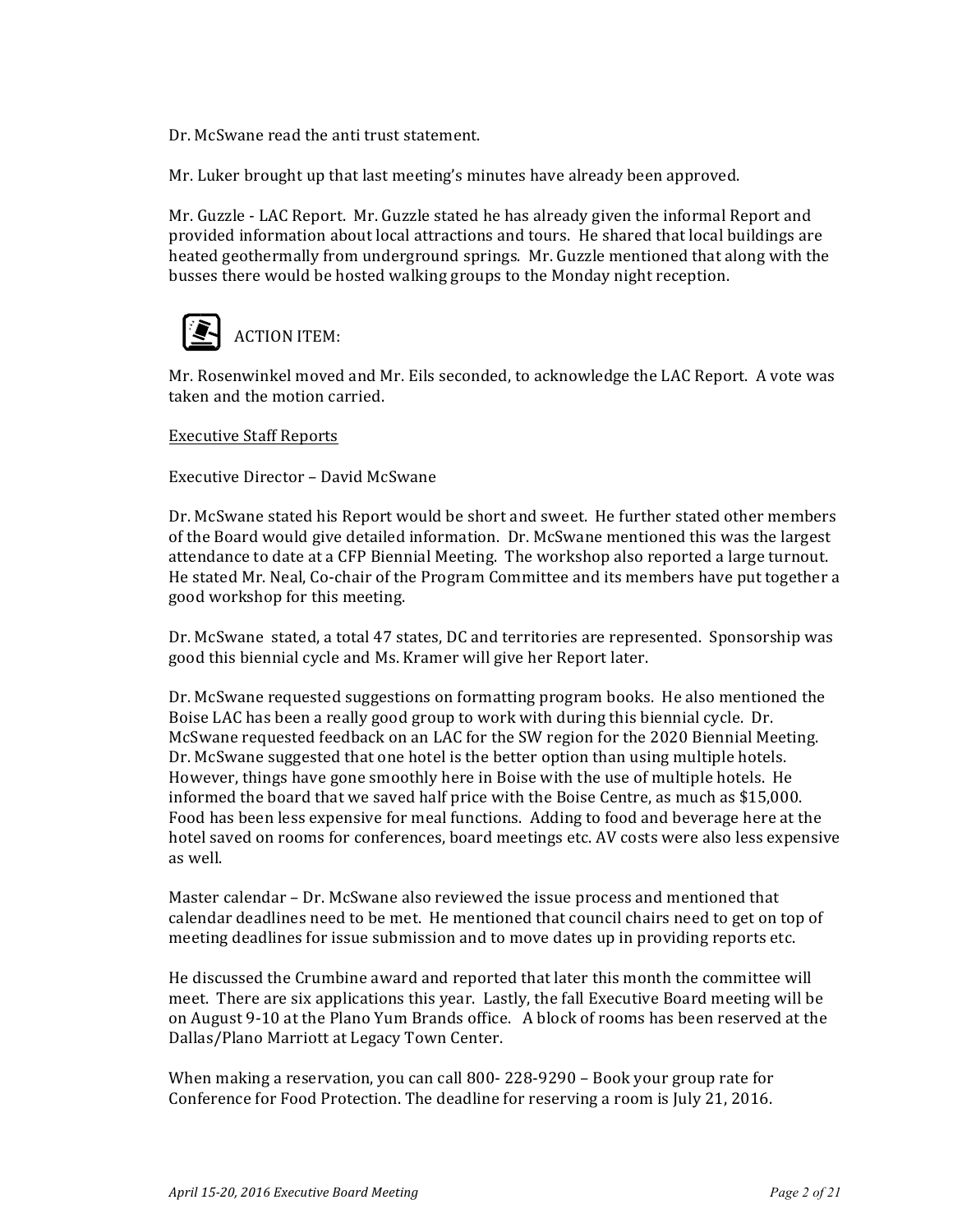

Mr. Finkenbinder moved and Ms. Garren seconded, to acknowledge the Executive Director Report. A vote was taken on and the motion carried.

Executive Treasurer - Eric Pippert

Mr. Pippert reported we were fortunate to get monies from FDA Grant. There were 54 applications awarded. At the last board meeting, a motion was made to use funds that were left over from previous meetings and for this meeting, to help defray expenses; however there were no such funds. An additional \$400 was permitted from grant monies for reimbursements for state/local/consumers. Mr. Pippert went over the numbers as stated in his report. Mr. Pippert stated a complete audit is needed. He stated the company; Kern and Thompson performed the last audit. He recommended the Board consider using them again. Mr. Levee asked what the time frame would be with respect to the new incoming Executive Treasurer. Mr. Pippert stated the audit was due in 2015. He suggested that discussion be held with respect to when the audit should occur. He presented his report and mentioned expenses keep rising in comparison to incoming funds.



Dr. Garren moved and Mr. Rosenwinkel seconded to hold off on audit until after transition of new Executive Treasurer. A vote was taken and the motion carried.



### **ACTION ITEM:**

Ms. Mitchell moved and Ms. LeMaster seconded, to acknowledge the Executive Treasurer Report. A vote was taken and the motion carried.



**ACTION ITEM:** 

Ms. LeMaster moved and Mr. Finkenbinder seconded to take Dr. Garren's Report out of order. A vote was taken and the motion carried.

#### Special Committee Report

Search Committee -Dr. Garren and Mr. Terry Levee

Dr. Garren reported on the Search Committee to find a new Executive Treasurer. A handout of the application for Mr. Cliff Nutt, the recommended new Executive Treasurer was distributed. He would be shadowing Mr. Pippert throughout the August Board meeting.

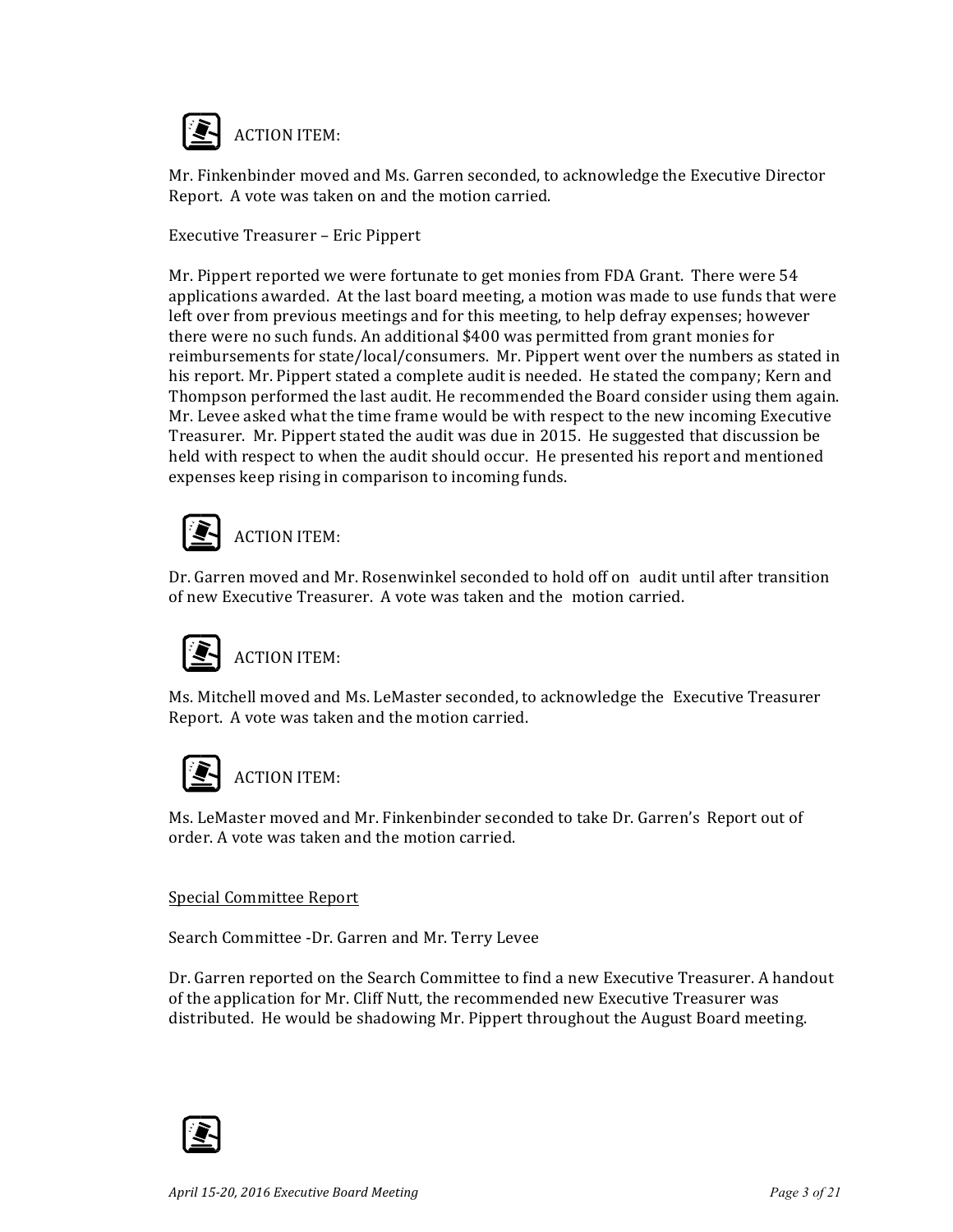#### **ACTION ITEM:**

Ms. LeMaster moved and Ms. Fletcher seconded to acknowledge Dr. Garren's Search Committee Report. A vote was taken on the motion and the motion carried.

Executive Assistant – Aggie Hale

Ms. Hale Reported, as of  $4/15/2016$  there were a total of 443 registrants for the 2016 Biennial Meeting. Of this total, 227 were registered as Conference Only. Two hundred sixteen attendees registered for the Conference and Workshop Package, 35 attendees from sponsoring organizations had registered for the workshop, and 13 individuals registered for the Workshop. The total number of workshop attendees was 264 workshop.



Ms. Bacon moved and Ms. Fletcher seconded to acknowledge the Executive Assistant's Report. A vote was taken and the motion carried.

#### Unfinished Business

Finance Committee - Dr. Garren reported on a late breaking issue to be submitted to Council II. A handout was distributed of the proposed issue on establishing a Standing Finance Committee that will Report to the Board. Discussion was had concerning the make up of committee, when to report etc. Ms. Everly stated the Board needs to approve the actual Issue language before it goes Council. Dr. Garren stated she would provide the language. Mr. Levee suggested the committee members should be kept at Board membership. It was stated that the Board, including language, must approve late breaking issues. Council II can then change recommended solution language if it deemed it necessary. Ms. Everly stated there is no timeline to introduce the issue but suggested it be ready for Sunday before deliberations begin. 

Mr. Luker inquired if this could be done via an e-vote. Ms. Cornman suggested Monday would be enough time for the Board's consideration and vote.



Mr. Eils moved and Ms. LeMaster seconded to table the motion on the late breaking issue submitted by the Finance committee until Dr. Garren can complete the language for the issue under consideration until Monday morning's meeting. A vote was taken and the motion carried.

## **ACTION ITEM:**

Ms. Bacon moved and Ms. Fletcher seconded to acknowledge the ad hoc Finance Committee Report. A vote was taken and the motion carried.

Committee on Standards for Documents Published on CFP Website and Peer Reviewed and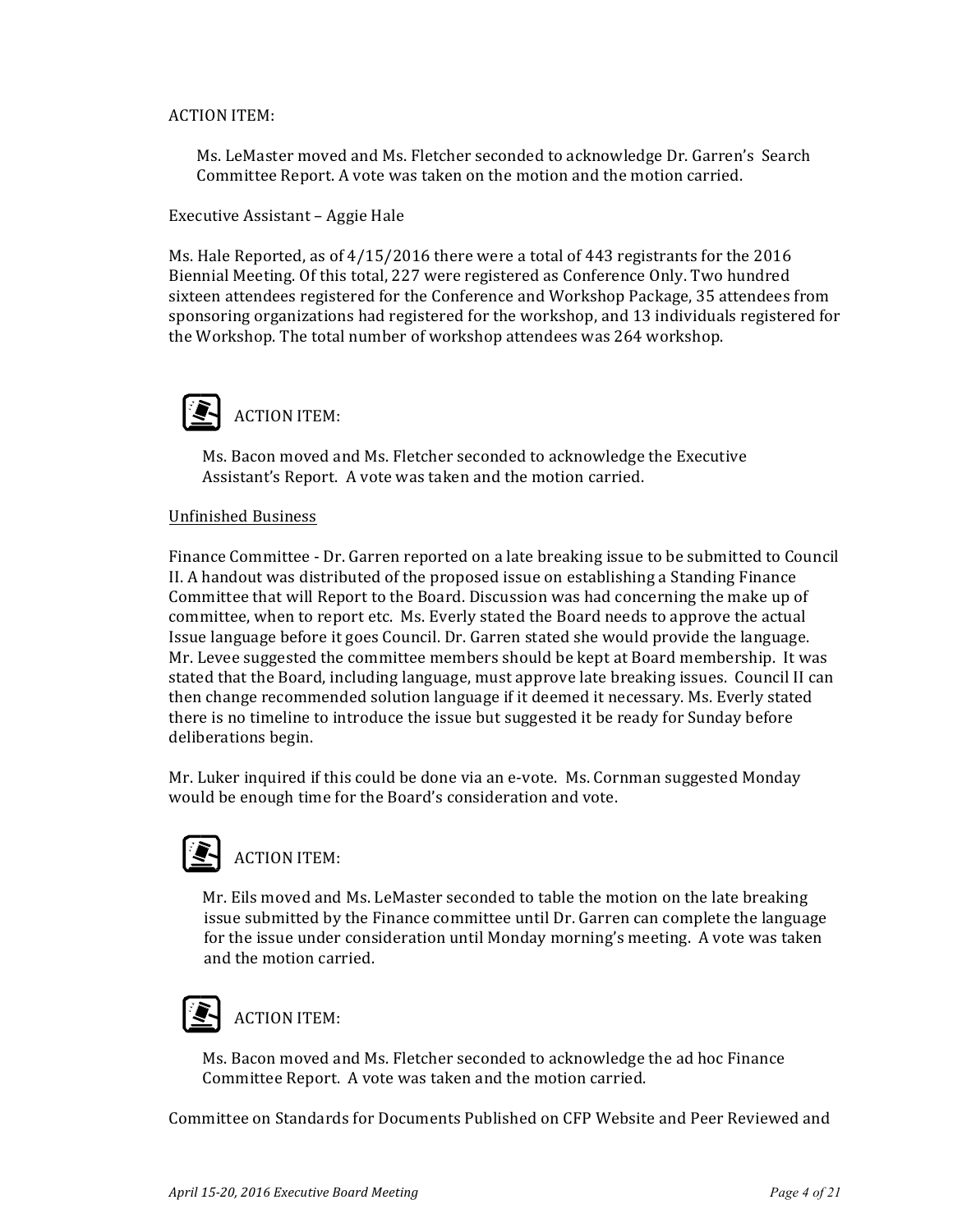Non-Peer Reviewed Publications – Donna Garren

Dr. Garren reported the Committee did not have anything to report at this time. She suggested the committee should continue to work on the issue at hand, however she stated she would not be able to continue as chair. If it were the will of the Board to continue the committee, a new chair would need to be selected.



Ms. Stevens-Grobbelaar moved and Mr. Finkenbinder seconded to acknowledge the Standards for Documents Published on CFP Website and Peer Reviewed and Non-Peer Reviewed Publications Report. A vote was taken and the motion carried.

Cost Reduction Ad hoc Committee Report - Brenda Bacon

Ms. Bacon reported on the different options the committee discussed on possible methods to reduce costs of conducting Executive Board meetings. Ms. Bacon read the report with recommendations the Committee asked the Board to consider as follows:

- Replace the face-to-face spring meeting with three webinars, 2 hours each to be scheduled within one week. Have a clear agenda and a facilitator to keep on track with the daily agenda. Estimated savings:  $$10,000$  per meeting
- Lower the maximum reimbursement for travel expenses to \$600.00 per meeting basis. Estimated savings: \$950.00 per meeting
- Consider the location of the meetings and seek to find locations that have easy access and less expensive lodging. Conference Direct indicated places in the South and areas that struggle to fill hotels may be considered. Estimated savings: Unknown
- Request that industry/trade association and government volunteer to host a meeting. Estimated savings: \$10,000 per meeting
- Reduce or eliminate breakfast and provide only beverages. Estimated savings: Unknown

Discussion ensued as follows: Ms. Everly expressed concern about meeting a quorum. Ms. Lewis and Mr. Radke stated their respective agencies do not use Adobe Connect anymore. Mr. Rosenwinkel suggested the August meeting instead for the traditional walk through, should the spring meeting be a webinar. Ms. Cornman was concerned about the number of webinar sessions (3 in one week) would be too difficult. Ms. Bacon mentioned the fall meeting would not be good for a webinar because of reports etc. She stated the Ad hoc Committee talked about it and it was challenging, however it may save money. There were several concerns discussed including who would be the facilitator of a webinar, possibly the CFP Vice Chair? 

Mr. Guzzle clarified that a motion at this point was not to accept the recommendations at this time, but to acknowledge the Report.

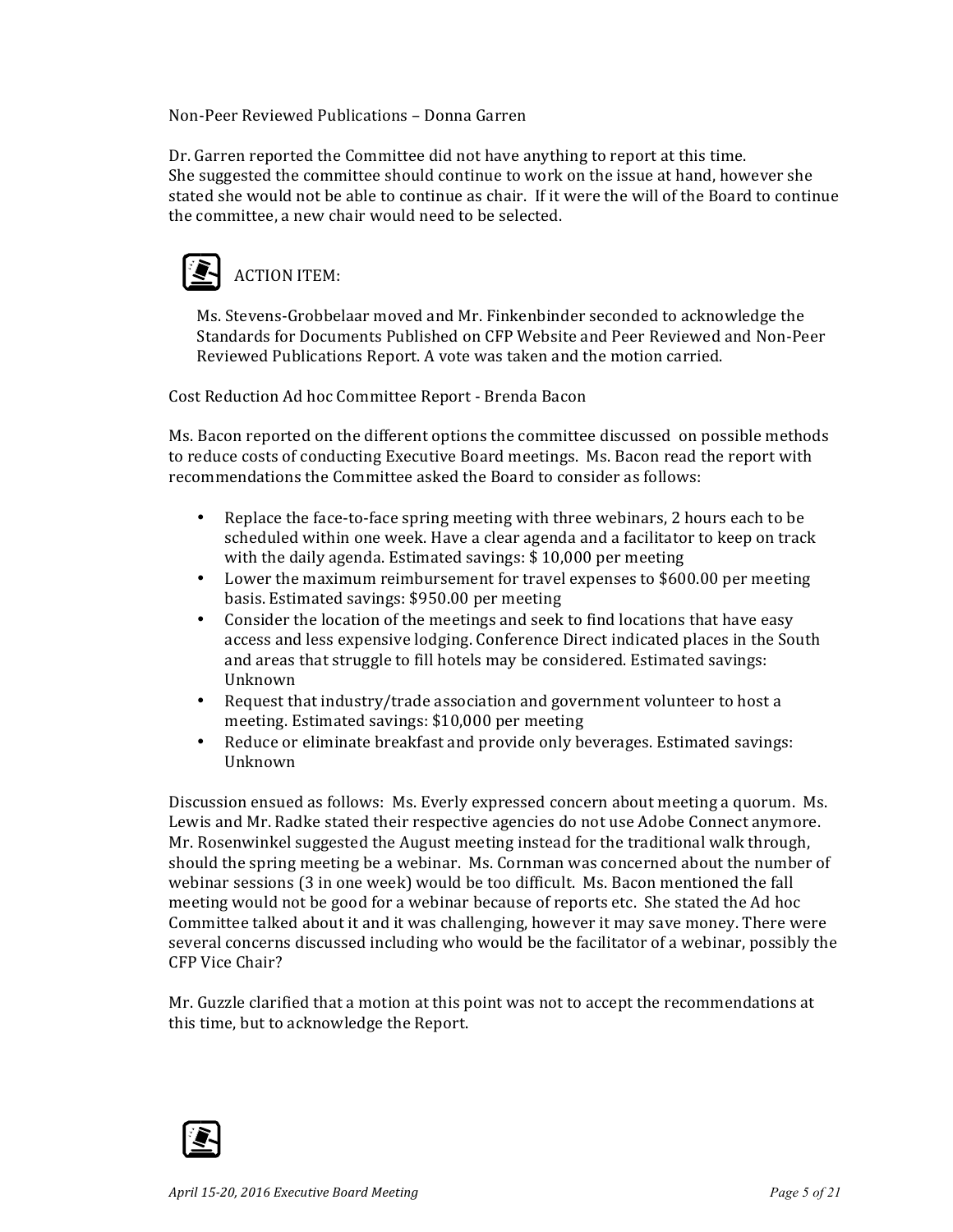#### **ACTION ITEM:**

Dr. Garren moved and Ms. LeMaster seconded to acknowledge the Ad Hoc Committee, Reduce Costs for Executive Board Report. A vote was taken and the motion carried.

Dr. Nummer made a motion to discuss the webinar idea further and Ms. Girard seconded. A vote was taken and the motion carried.

Mr. Guzzle suggested a friendly amendment to enact the first, third, fourth and fifth bullet points now and to continue the discussion on the remaining bullet point concerning a Spring webinar for the next Board meeting.



### **ACTION ITEM:**

Mr. Guzzle made a motion and Dr. Garren seconded, to accept the friendly amendment. Mr. Luker asked if there was any further discussion, hearing none Mr. Luker called for a vote on the motion. A vote was taken and the motion carried. Fifteen votes for the amended motion and 2 abstained.

Break 2:45

Program Committee – Dr. Jay Neal

Dr. Neal, Co-Chair of this Committee gave his report. He stated 52 % of attendees are signed up for the workshop. He went over the speaker line-up for the workshop and stated the workshop was well organized and a great deal of work went into putting all together.

Sponsorship Report-Sustaining Memberships - Gina Nicholson-Kramer

Ms. Kramer passed around a copy of the Sponsorship Committee Report. She reviewed the pledges and donations. She discussed sustaining memberships could be \$3,500 yearly and would be a new category of platinum  $-$  it would include 4 registrations, certificate or plaque, logo of their company, or put the logo by their name on CFP website? She discussed the possibility of recognizing them at the biennial meeting. Ms. Kramer stated it would be up to the committee members to assume the responsibility of convincing current Titanium level sponsors to become Platinum sponsors etc. The other levels would still remain. There was also a suggestion of having additional lower levels. Discussion: Ms. Stevens-Grobbelaar asked what percent of industry members have sponsored? She suggested that we could get more to participate if we could have a \$2500 a year amount.

## $\sum$  ACTION ITEM:

Ms. LeMaster made a motion to move forward with the Sponsorship Committee recommendations on sustaining levels except for the logos recommendation on the CFP Website and Ms. Fletcher seconded. A vote was taken and the motion carried.



**ACTION ITEM:**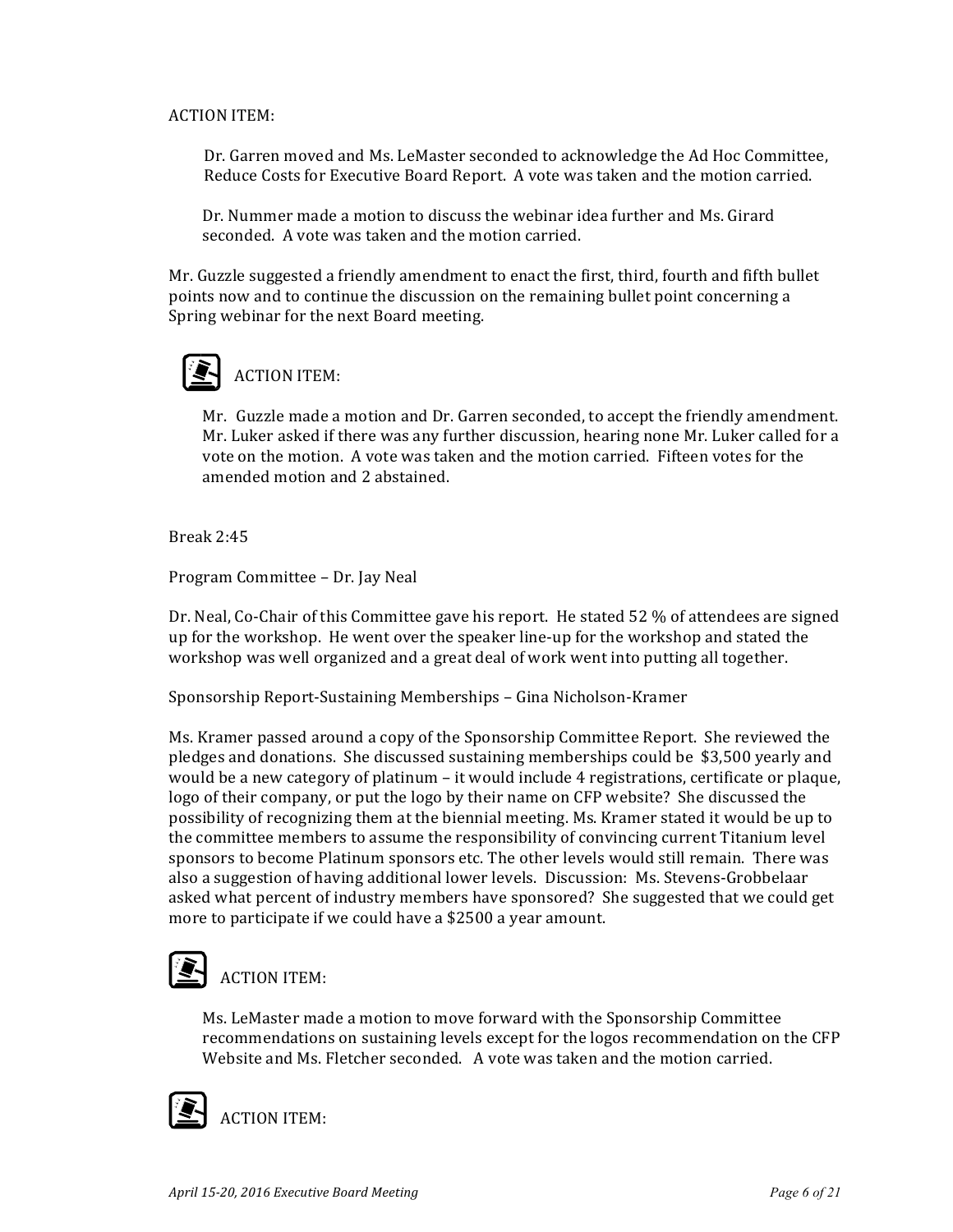Ms. LeMaster moved and Ms. Mitchell seconded to acknowledge the Sponsorship Committee and the Program Committee Reports. A vote was taken and the motion carried.

In the interest of time, the Issue Chairs requested to be heard concerning the documents listed below which, need approval before Council deliberations begin. The Issue Chairs request the two Issue documents in (binder 3) be approved:

- *Guidance on Editing "RECOMMENDED SOLUTIONS" in Council*
- *Issue Tasks "Post Deliberation"* at the CFP Biennial Meeting

The remainder of the Issue Committee Report will be discussed later.

# $\sum$  ACTION ITEM:

Mr. Luker asked if there was a motion to accept the guidance document titled, *Issue* Tasks "Post Deliberation" at the CFP Biennial Meeting. Dr. Garren moved and Ms. LeMaster seconded to accept the documents with the removal of "and saves any draft language or recommendations from the original Council (to provide guidance to the new Council regarding original Council debate)" from the third bullet under Council Scribe on first page of the *Issue Tasks* "Post Deliberation" at the CFP Biennial Meeting document and also remove the same sentence from the second page under Council Chairs and Vice Chairs (Council Leaders) of the same document. A vote was taken and the motion carried. Ms. Bacon and Mr. Eils opposed.

## **ACTION ITEM:**

Mr. Luker asked if there was a motion to accept the guidance document titled, *Guidance* on Editing "RECOMMENDED SOLUTIONS" in Council. Dr. Garren moved and Ms. LeMaster seconded, to accept the document as written. A vote was taken and the motion carried. One opposed.

Ms. Everly mentioned there were errors on Issue Food Code references and this would be addressed in an errata sheet to be distributed to attendees.

Council Reports - Council Reports – (See status Reports in Binder 2)

Council I Report – Christopher Gordon and Rick Barney, Council II Report –Susan Quam and David Lawrence, Council III Report -Todd Rossow and Davene Sarrocco-Smith

#### Council I

Mr. Gordon Reported Issues to be submitted to Council.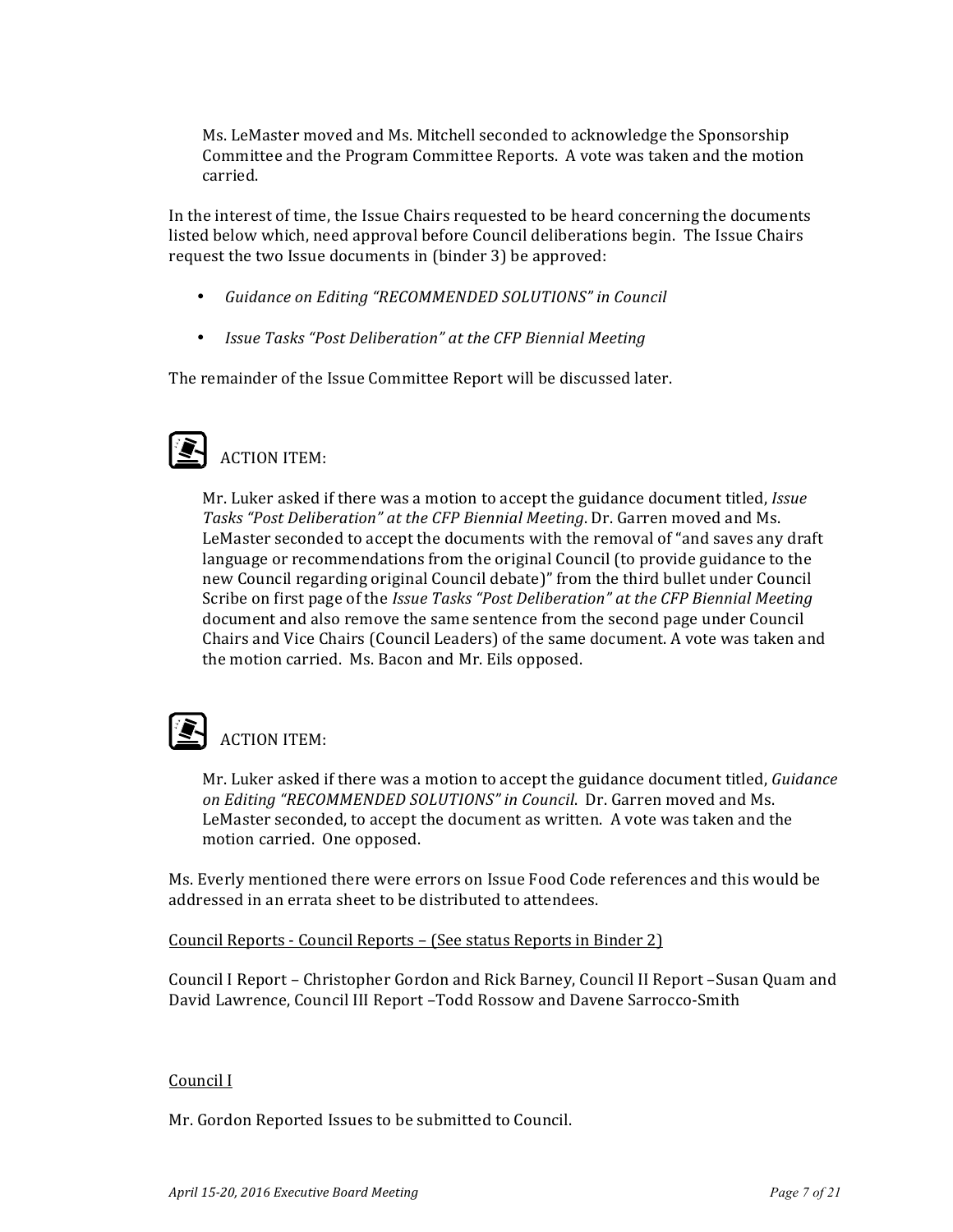Food Recovery Committee - submitting 2 Ice Maker Committee - submitting 6 Oyster Committee - submitting 1 Plan Review Committee - submitting 2 Unattended Food Establishments Committee submitting - submitting 3

Mr. Gordon stated no changes to rosters with exception of Mr. Barney, who is unable to attend due to injury, but will continue as Chair going forward, and Ms. Bacon will fill in for him during the 2016 Council deliberations. Council I has 48 Issues, 14 are committee issues. The Unattended Food Establishment Committee wishes to be recreated for the 2018 biennium.

### **ACTION ITEM:**

Ms. Mitchell moved and Ms. LeMaster seconded to acknowledge Council I's Report. A vote was taken and the motion carried.

#### Council II

Ms. Quam Reported Issues that would be submitted to Council from committees:

Employee Food Safety Training Committee - submitting 1 Demonstration of Knowledge Committee - submitting 2 Certification of Food Safety Regulation Professionals (CFSRP) Committee - 2 Interdisciplinary Food Borne Illness (IFBI) Committee – submitting 3 Program Standards Committee - submitting 5 Food Protection Manager Certification Committee - submitting 2 Constitution, Bylaws and Procedures Committee - submitting 2

Ms. Quam Reported there were 2 council roster changes, Ms. Becky Stevens-Grobbelaar and Mr. Thomas Arbizu will be sitting on Council. The CFSRP is requesting not to be recreated and continuing work should be part of the Program Standards Committee. IFBI Committee requested not to be recreated and to post their crosswalk document on the CFP website. She stated one independent issue submitted was requesting the formation of a committee to explore technology solutions for implementing CFP guidance.

### **ACTION ITEM:**

Ms. Fletcher moved and Dr. Garren seconded to acknowledge Council II's Report. A vote was taken and the motion carried.

Mr. Luker and Dr. McSwane brought forward concern of National Restaurant Association and the National Registry of Food Safety Professionals both sitting on the Council, since they were now both under the umbrella of NRA. Justification was made to assure there is no conflict at this time. They are competing interests in that duties are the same as has been in the past. Separation of duties still remains at this time, with separate ANSI accreditation and both entities will continue to pursue their own objectives.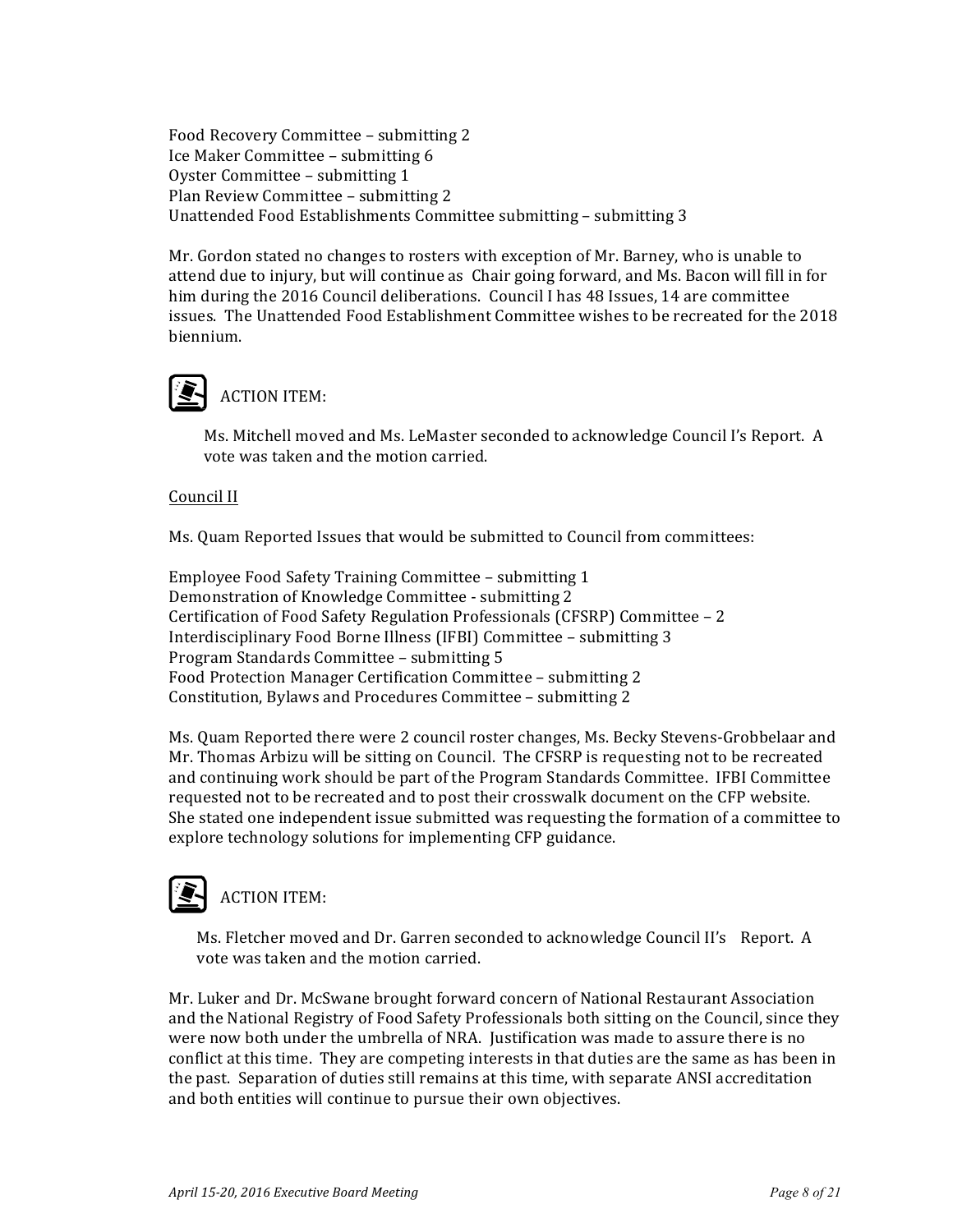#### Council III

Mr. Rossow gave council III's Report. He stated Council III had a total of 41 Issues, 6 from committees and the remaining are from independent submitters. He reported there were 2 Council roster changes. Two seats were vacated and replaced by Mr. Kevin Smith and Ben Chapman. Mr. Rossow reported Issues to be submitted to Council from committees:

Hand Hygiene Committee - submitting 4 Retail Listeria Guidelines Committee- submitting 2



Dr. Garren moved and Dr. Nummer seconded to acknowledge Council III's Report. A vote was taken and the motion carried.

### **ACTION ITEM:**

A motion was made by Mr. Eils and seconded by Mr Rosenwinkel, to bring the Finance Committee Report off the table. A vote was taken and the motion carried.

Finance Committee - Donna Garren

Dr. Garren reported back concerning the need to spell out language in the Finance Committee late breaking Issue. An updated handout was distributed and sent electronically. 

### **ACTION ITEM:**

Mr. Rosenwinkel moved and Ms. Girard seconded to accept the revised late breaking Issue II-029 being submitted to Council II. A vote was taken and the motion carried.



### **ACTION ITEM:**

Mr. Luker asked if there was a motion to accept the Nominating Committee's recommendation. Ms. LeMaster moved and Ms. Staley seconded, to hire Mr. Cliff Nutt as the new Executive Treasurer. A voted was taken and the motion carried.

#### Approval of Council Vice-Chairs

Mr. Gordon discussed his recommendation for Mr. Donald Todd Mers' based on his qualifications and requested that he be accepted as the 2016-2018 Council Vice Chair.

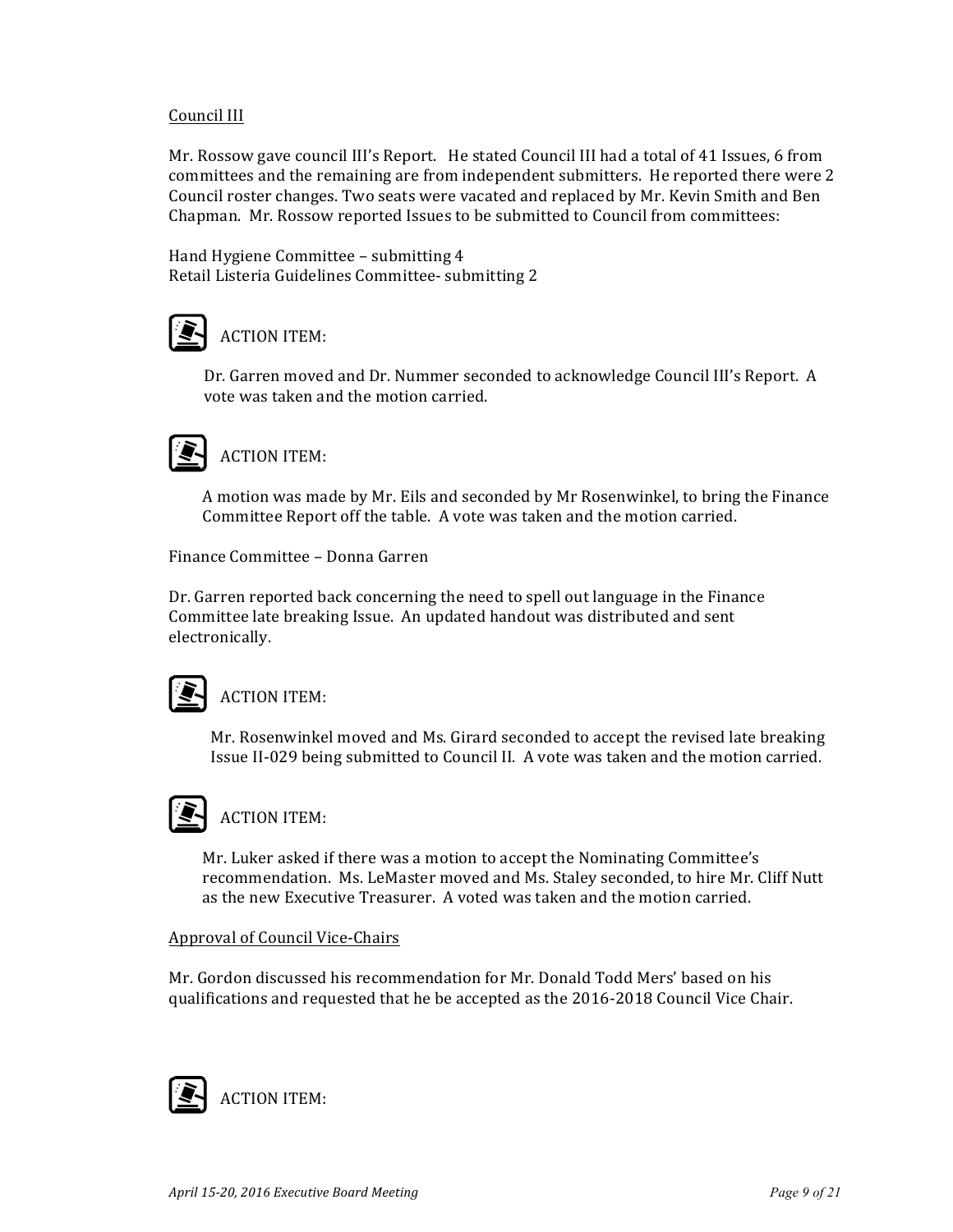Dr. Garren moved and Dr. Nummer seconded, to confirm Mr. Mers as Council I Vice Chair. A voted was taken and the motion carried.

Mr. Lawrence discussed his recommendation for Ms. Sharon Wood's based on her qualifications to be Council II Vice Chair.

# **ACTION ITEM:**

Dr. Garen moved and Mr. Rosenwinkel seconded, to confirm Ms. Woods as Council II Vice Chair. A voted was taken and the motion carried.

Ms. Sarrocco-Smith discussed her recommendation based on his the qualifications for Dr. [. Keith Jackson to be Vice Chair for Council III and ask that he be confirmed.



Ms. LeMaster moved and Ms. Staley seconded that Dr. Jackson be confirmed as Vice Chair of Council III. A vote was taken and the motion carried.

#### Standing Committee Reports -

Constitution, Bylaws and Procedures (CBP) - Lee Cornman

Ms. Cornman discussed the CBP Report. She stated there were no constitutional charges for this biennium. However, she discussed moving forward on the charges as specified in 2014 -II-018, the reviewing and merging of documents and policies as discussed previously. She did state that the Commercialism Policy has been reviewed and changes were recommended as written in Issue 2016-II-027. Ms. Cornman stated there are 2 issues being submitted for Council II.

### **ACTION ITEM:**

Mr. Finkenbinder moved and Mr. Eils seconded, to acknowledge Constitution, Bylaws/Procedures Report. A vote was taken and the motion carried.

Program Standards Committee - David Lawrence

Mr. Lawrence stated the Report is 11 pages long. The work focused on the Issues from the 2014 Biennial Meeting. There were enhancements made to Standard 5. Issue #3 on the competency of inspectors, was charged to engage industry. Two subcommittees were formed to deal with the charges. The charge to return the CFSRP and also the IFBI back to the Program Standards Committee will reduce redundancy, with respect to Standard 2 and Standard 5, (see Report in Binder 3.)

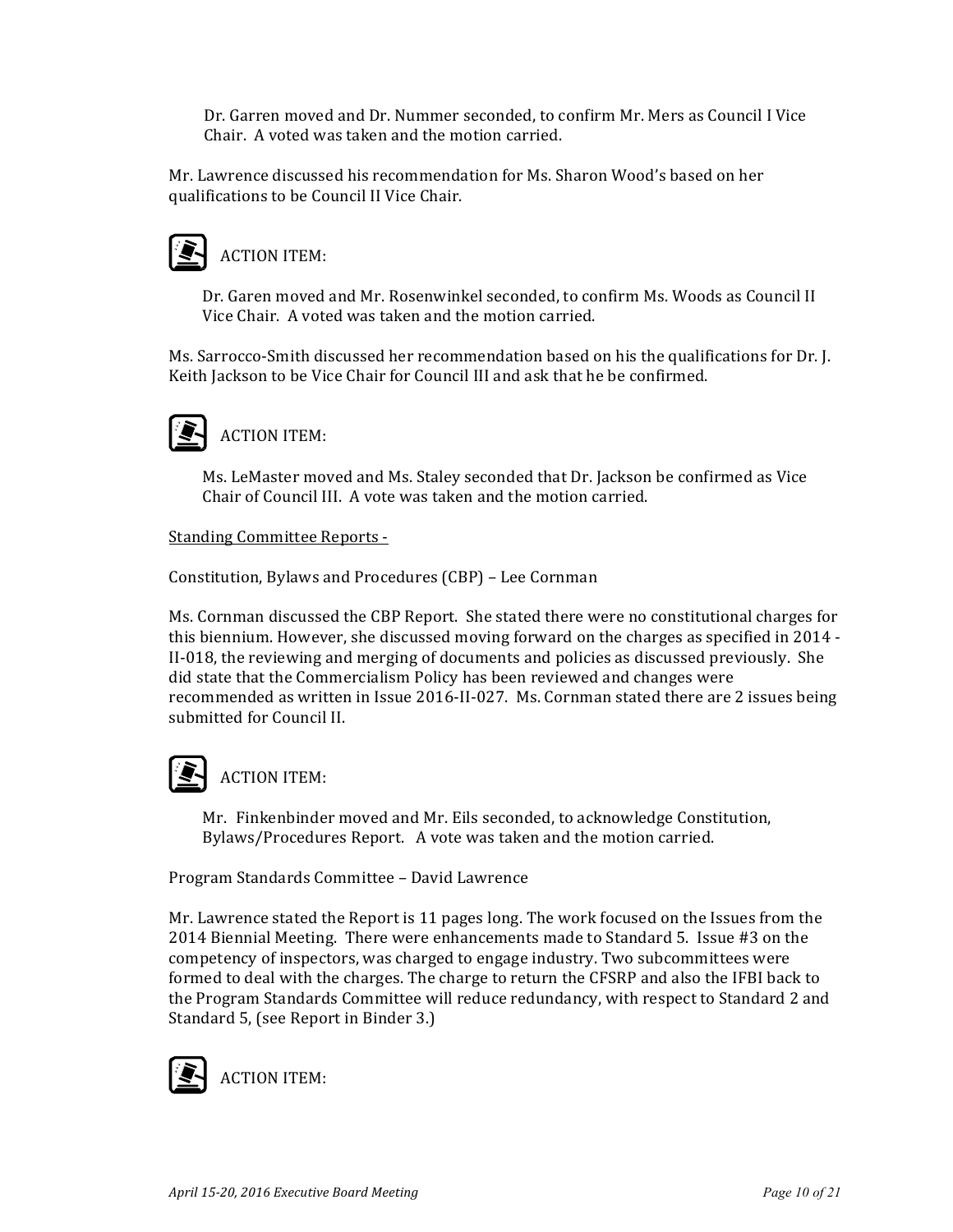Dr. Garren moved and Ms. Mitchell seconded, to acknowledge the Program Standards Committee Report. A vote was taken and the motion carried.



Ms. Mitchell entertained a motion to end the meeting for the day and Ms. Staley Lisa seconded. A vote was taken and the motion carried.

#### *April 18, Monday 7:30AM*

\_\_\_\_\_\_\_\_\_\_\_\_\_\_\_\_\_\_\_\_\_\_\_\_\_\_\_\_\_\_\_\_

Mr. Luker brought the meeting to order.

#### **Standing Committee Reports Continued**

Resolutions Committee - Terry Levee for Michael Roberson

Mr. Levee thanked the committee on behalf of Mr. Roberson and himself and went over the resolutions. There was discussion about Resolution Number 7 for the San Bernardino Health Department with respect to assuring the correct number and individuals were recognized.

## **ACTION ITEM:**

Mr. Rosenwinkel moved and Dr. Garren seconded, to acknowledge the Resolutions Committee Report. A vote was taken and the motion carried.

### **ACTION ITEM:**

Ms. LeMaster moved and Dr. Garren seconded, to accept the Resolutions as submitted. A vote was taken and the motion carried.

Strategic Planning Committee - Mr. James Mack

Dr. Jay Neal Reported on the subject of meeting membership preferences. (See the PowerPoint presentation provided with the meeting minutes on the CFP website.) During this period, the Committee worked very hard toward developing a strategic plan. The Committee has completed the Conference for Food Protection Biennial Meeting Study conducted by Dr. Draper and Dr. Neal, University of Houston, Conrad H. Hilton College of Hotel and Restaurant Management. The study report is attached as Appendix I. There was discussion on the Survey 40 questions. There were 585 emails sent out and 283 responded or 49.8% response rate. Mr. Mack suggested that the SWOT analysis would drive the creation of a Strategic Plan and that this would be the first step in the planning process. The Committee Report will be continued at a later time.

Special Committee: ACAC Report – Joyce Jensen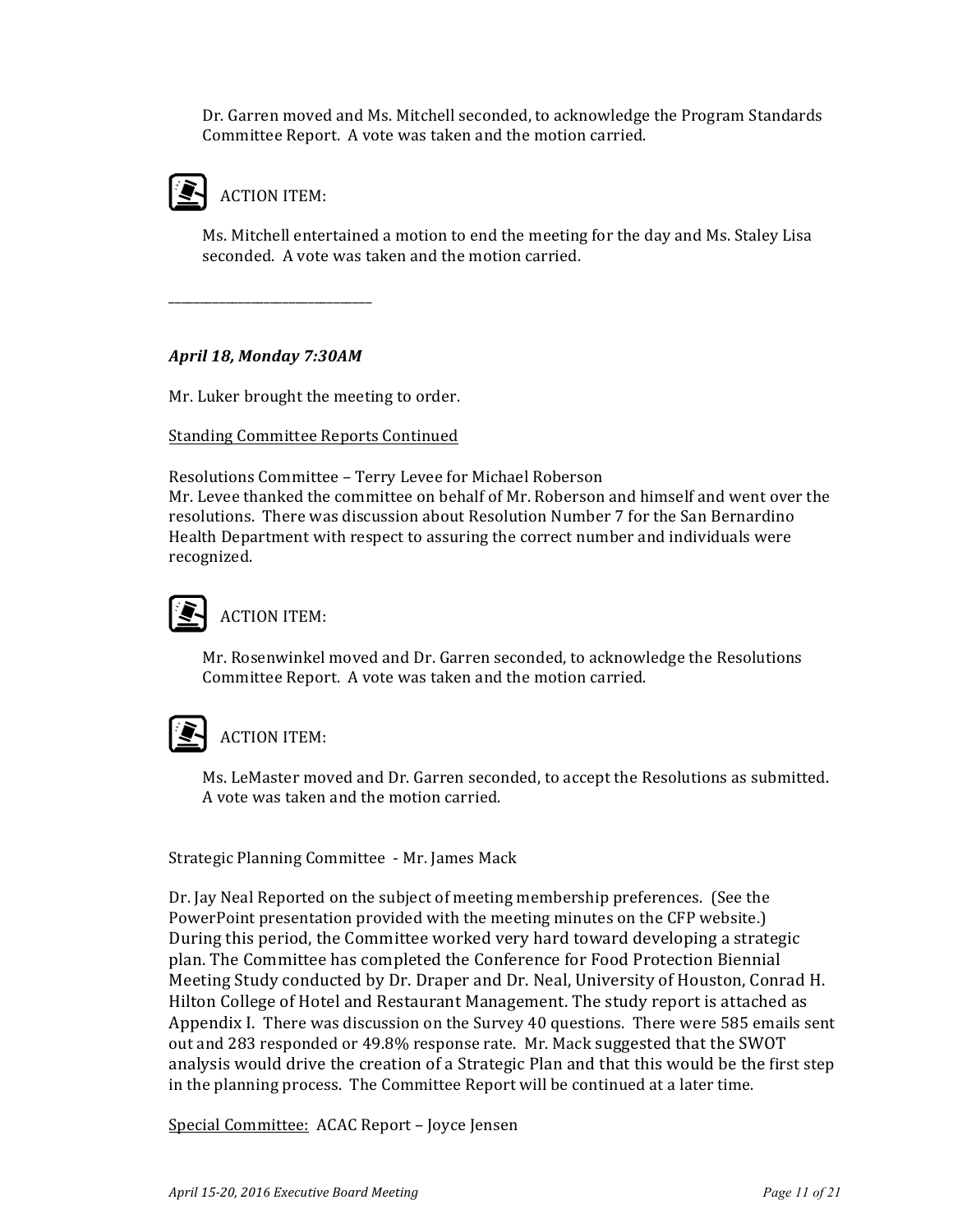Ms. Jensen reported that the ACAC Committee meets annually and schedules conference calls when needed. She stated that Dr. Vijay Krishna was to be here, but was unable to attend. She introduced Mr. Roger Hancock as Ms. Cornman's replacement on the ACAC Committee. She stated that the Committee reviewed the annual surveillance program of the accredited test providers. She stated that 3 of the 5 providers were approved and the remaining 2 providers were given a due date to comply with any non-conformities and scheduling problems. One of the training providers requested remote proctoring, but the request was denied. Complaints were received and reviewed.



Ms. Dr. Garren seconded moved and Mr. Finkenbinder seconded, to acknowledge the ACAC Committee Report. A vote was taken and the motion carried.

Nominating Committee - Lori LeMaster

Ms. LeMaster of the Nominating Committee brought forward the recommendations for Conference Chair and Conference Vice Chair.

### **ACTION ITEM:**

Mr. Luker asked if there was a motion to accept the nomination of Mr. Patrick Guzzle as the 2016-2018 Conference Chair. Ms. Girard moved and Ms. Cornman seconded, to accept the nomination of Mr. Patrick Guzzle. A vote was taken and the motion carried.

### **ACTION ITEM:**

Mr. Luker asked if there was a motion to accept the nomination of Mr. Ken Rosenwinkel as the 2016-2018 Conference Vice Chair. Ms. Girard moved and Ms. Staley seconded, to accept the nomination of Mr. Ken Rosenwinkel. A vote was taken and the motion carried.

Food Protection Manager Certification Report-Jeff Hawley

There were two major items for discussion, first to evaluate security data (security did improve because of 2012 updated standards) and second is ISO 17024 Standard. The Committee will evaluate the ISO Standards. The only recommended changes to the CFP Standards were non-substantive changes. Mr. Hawley is leaving the Committee. Therefore the Committee will have to elect a new chair in the fall. Sharon Wood is currently the Vice Chair. Mr. Hawley brought up that he and Ms. Wood are from same constituency until such time in the fall meeting when new chairs can be elected to the Committee. The Board expressed their confidence and had no issue with the two being from the same constituency at this time.

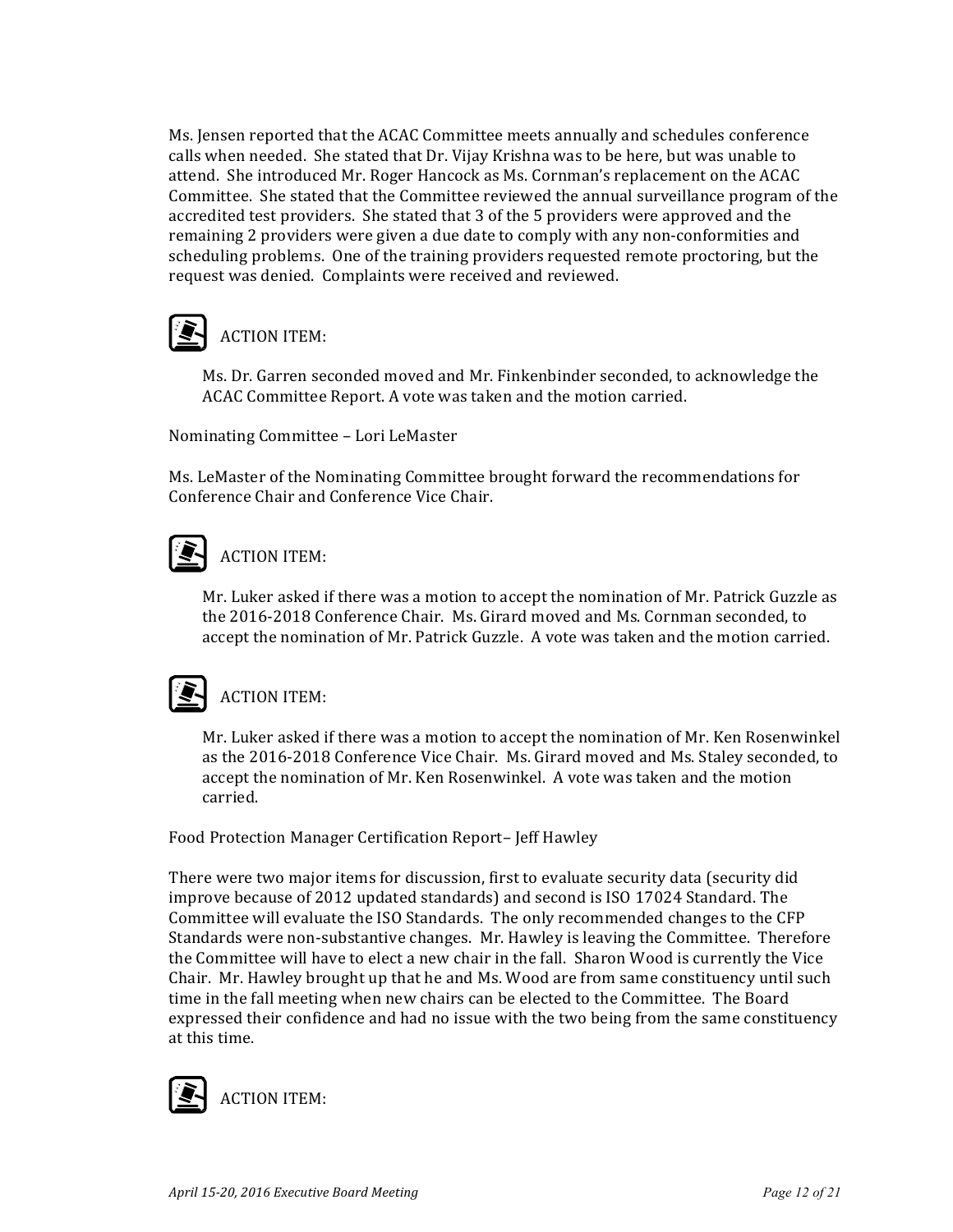Mr. Luker asked if there was a motion to acknowledge the Food Protection Manager Certification Committee Report. Ms. LeMaster moved and Ms. Fletcher seconded. A vote was taken and the motion carried.

#### New Business

Dr. McSwane stated that Mr. Cliff Nutt has started working with Mr. Pippert and would continue to work with Mr. Pippert for a period of time. Dr. McSwane also stated that we need a Compensation Committee to update the service agreement of 3 positions. Mr. Eils volunteered to do it again.

Dr. McSwane brought up the topic of the Southwest region being the host for the Biennial Meeting in 2020. Ms. Karen Pena of Conference Direct will be looking for venues. The new Conference Vice Chair will be involved in choosing the venue. Dr. McSwane also asked if someone could find information for next board meeting. The possibilities for looking at Texas and Denver were brought up. Discussion on venue ensued.

#### *April 19th, Tuesday 2:00PM*

Mr. Luker brought the meeting back to order and a quorum was confirmed. Mr. Steve Moris with AFDO was introduced. Dr. McSwane distributed an AFDO handout on behalf of Mr. Moris. Mr. Moris reported in the past three years there were 1000 applicants and 684 grant awards were handed out to retail regulators for the Retail Program Standards. Total amounts are up to almost \$3,000.000. Mr. Moris stated the money comes from the FDA and is administered through AFDO and goes to state, territorial, locals and tribal regulators. He stated that AFDO recognized the CFP mission and goals and appreciates the partnership between both organizations. Mr. Moris stated the Retail Program Standards is one of the goals of AFDO that is shared with the CFP. He thanked the Board.

Strategic Planning - James Mack

Mr. Mack stated the Committee met around 8 times over last 2 years. He further stated that Dr. Neal has helped the Committee know where the Committee needs to go from here. Mr. Mack said that the Committee has put together a plan for the CFP to some degree. The committee has improved the navigation program based upon feedback received from the membership. The program is working well with some areas that still need improvement. Discussion included where new members can meet with navigators. Ms. Fletcher shared that about 109 names were distributed to navigators. However, not all registrants responded. Ms. Hale sent lists of first time attendees to Jessica. She mentioned there were some people that were not captured and she speculated on the possible reasons, such as late registrants. Mr. Hawley said there were some problems with finding navigators. Ms. Fletcher requested any feedback would be appreciated. Ms. Bacon shared that chairs and vice chairs really can't participate as navigators due to other duties. Some of the new attendees didn't know to whom they were assigned. A suggestion was made to post a list somewhere obvious to navigators and their assigned new people and perhaps have a meeting room assigned. Ms. Fletcher stated a new survey would be sent to new members. 

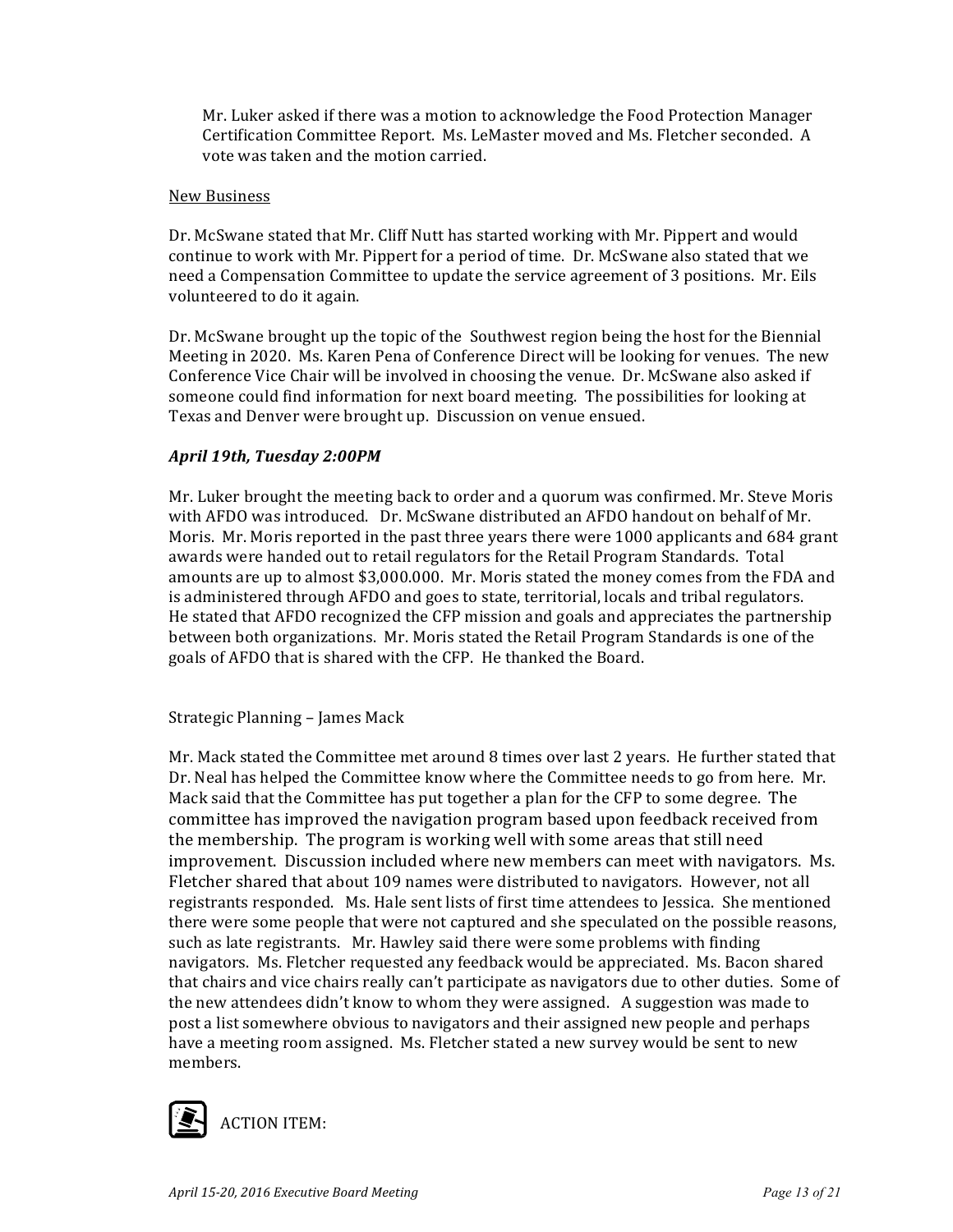Mr. Luker asked if there was a motion to acknowledge the Strategic Planning Committee Report. Dr. Garren moved and Mr. Rosenwinkel seconded, to acknowledge the report. A vote was taken and the motion carried.

#### Issue Report – Vicki Everly and Cassandra Mitchell

Ms. Everly thanked all partners who helped with the Issue review process including the web master. Ms. Everly and Ms. Mitchell extended a thank you to those individuals that helped with the process including Ms. Hale, and Mr. Levee. She also wanted to extend a special thank you to Dr. McSwane who helped in moving things forward, especially with the redactions that had to be made. Ms. Everly reported that some of the requests have already been done. (see page 4 of Issue Committee Report). Point 2b challenges were discussed because there were problems with understanding the current approved process. Some individuals found it difficult understanding the process and their role in it. The biggest hurdle this year was meeting deadlines due to lack of response from Issue submitters. A request of the Board was made to address what happens when someone doesn't respond to requests with respect to meeting deadlines and following written procedures. She stated there is a need for accountability. She mentioned this point is on the table for the Board to consider especially because accountability is something the Issue Chairs cannot force. Another challenge were complaints from council committee members regarding the procedures in place. It seemed that individuals did not want to follow set procedures. Some comments were directed at the Issue Chairs, complaining they were exceeding the tasks assigned to Issue Chairs. Ms. Mitchell stated this was her first time as an Issue Cochair and she reiterated that it was difficult to get feedback and it created too much unnecessary work making the job too labor intensive in the short timespan available, because people didn't comply with deadlines and requirements. Some council chairs had to create issues and reports for committees. It was reiterated that the lack of response and delays were the number one challenge and the second was the pushback from committee members. Ms. Everly did mention that not all committees presented problems; there were some stellar committees and committee chairs. Ms. Everly mentioned this was the most trying biennial cycle in her experience as Issue Chair for 5 biennial cycles. She mentioned we are all volunteers and extraordinary efforts should not be needed on the part of the Issue Chairs to ensure that deadlines are met. It appeared there was some misinformation out there that perhaps added to the overall level of frustration by all parties. The Issue Chairs should not have to defend their roles. She stated everyone involved needs to be educated on the process throughout the biennium. Mr. Rossow mentioned there was a lot of discussion about the guidance documents. He stated that maybe there needs to be some up front clarification about the Issues concerning the work done by committees and their place within the CFP process, especially regarding documents that will be posted on the website. Mr. Levee stated vice chairs of councils are the whips of that council and responsible to get committees going. Committee members need to read governing documents and know positions descriptions as well. Dr. McSwane stated council chairs need to share the information on the rules and timelines of the Conference to the committee chairs. Dr. McSwane suggests committees break up tasks similar to what the FPMC Committee has in place. Council and committee chairs need a work plan and timelines set. He stated he has not seen this being done. Mr. Guzzle asked what recourse a conference chair and vice chair has to deal with committees that can't meet their responsibilities. He stated too much work was left undone until the very end of the two-year cycle. Ms. Cornman stated there can be tightening up of position descriptions. The conference vice chair does in fact have in their job description a duty to be the whip for the CFP. Perhaps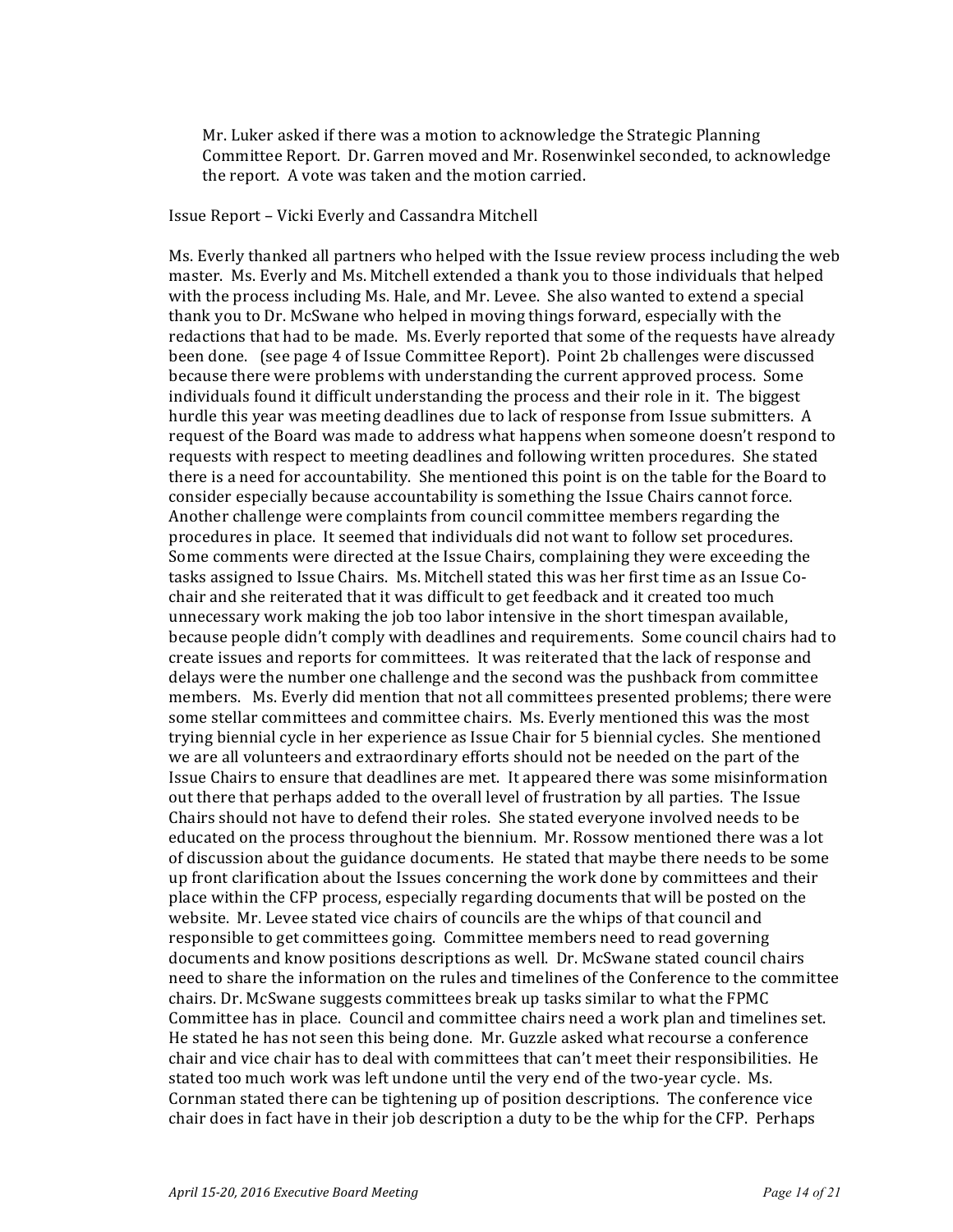there is a need for a new committee chair document specifying what they need to know. Ms. Cornman mentioned that in her 20 years involved in the process, she recognized that in the past things were handled differently and that was partly due to the CFP being a smaller organization. Since that time, more individuals having more input into the process drove changes. Necessity is the mother of invention and more guidance became necessary in order to achieve the goals we have set for ourselves as an organization. Ms. Cornman said people are not reading the existing governing documents. Ms. Cornman stated that newer members do not have the depth of knowledge of this type of organization and it does differ from many other type organizations. Ms. Cornman stated some people are moving up too fast and don't have the requisite knowledge base needed. They don't realize what is actually needed in the required timeframes and the level of expectation that is required. She reiterated that once a document is submitted to and through the Conference it belongs to the Conference, not to the committee.

Mr. Gordon stated the Board is responsible for accepting committee members and chairs. He went through the process of reviewing the Word documents before the online process. He then explained that once the offline process was completed, the electronic process opened and that review process was repeated. He stated this is a process issue rather than a person issue. He heard there were technical issues with the electronic process. He suggested we look at the process and possibly streamlining it. Ms. Everly clarified Mr. Gordon's statement and reviewed the process of reports and issues needing to be submitted as a packet first to council chairs. Then it goes to the Issue Co-chairs, NOT the Issue Committee members. Only the Issue Co-chairs review Issues and reports. Once on the online program, only the Issue Co-chairs and designated Reviewers work with the Issue packets and the committee chairs. Ideally, once submitted online, there is nothing left to edit because committee reports and Issues were already reviewed first by the council chairs. What happened was some committee chairs failed to make any corrections (as specified in the current approved guidance documents) or uploaded earlier versions of their reports or Issues and not their final versions, and this led to further edit requests. The online system was never intended to be an editing function based system, but simply to upload what the Council Chairs and Issue Co-Chairs had already reviewed and approved the documents. It is very difficult to edit on the online system because we have not paid for a more complex system. Mr. Rosenwinkel asked if it was possible to refresh the position descriptions and timeline by the time new committees are formed for this biennium. Dr. Neal asked if there was a template for timelines. Ms. Everly stated it is not actually part of the Issue Chair responsibility to create committee templates. However, because they were needed, the Issue Chairs have created several templates for issues and reports, all reviewed and approved by the Board. And there are complaints now about all the guidance and templates provided by the Issue Chairs. Dr. Neal suggested weekly updates to committees. Ms. Everly stated this was a good idea and that someone other than the Issue Chairs could create such guidance. December deadlines were questioned. Ms. Staley shared that the process was too complicated.

Ms. Lewis asked if it was possible to overlay timelines with Issue timelines and with checklists for committees. Ms. Quam and Mr. Lawrence did in fact send committees all guidance documents, templates and the timeline document early in the process. She mentioned the volunteer base is changing and this could be part of the impact on the current process. This issue needs to be addressed as well as the current problems.

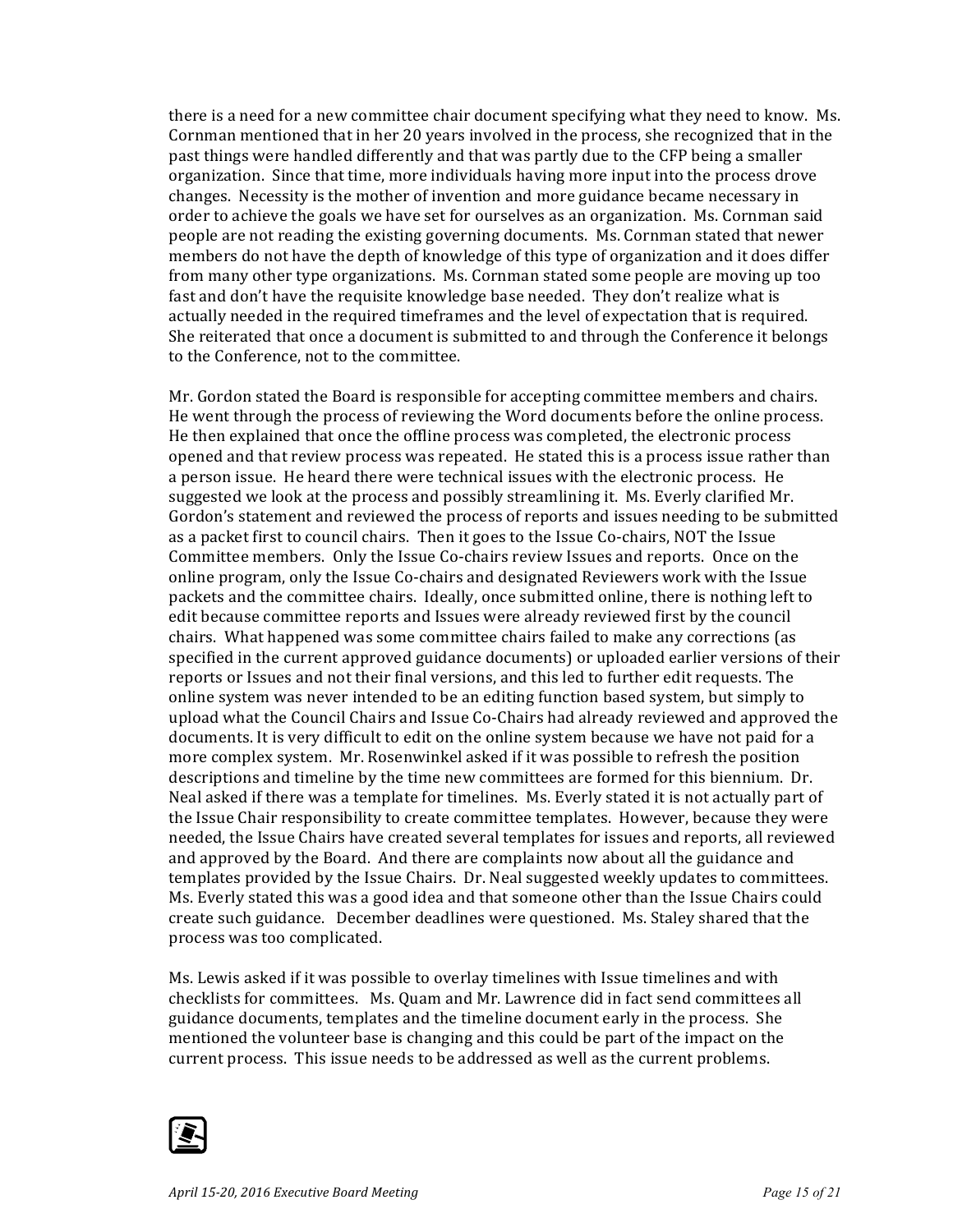#### **ACTION ITEM:**

Mr. Guzzle moved to table this discussion so that he may be able to work on the position descriptions and bring the edits back to include responsibilities and timelines back to the Board for consideration. Ms. LeMaster seconded. A vote was taken and the motion carried.

Ms. Everly brought up the draft Committee Periodic Report and mentioned that some of the edited language addresses part of the current problems. This template is asking the Board to accept these committee reports instead of simply acknowledging them. This draft includes language about acceptance of the reports. She reviewed some of the draft language. She stated the draft report is submitted for approval by the Board.

### **ACTION ITEM:**

Mr. Plunkett moved to approve the Committee Periodic Report template and Ms. Bacon seconded. A vote was taken and the motion carried.

Ms. Everly stated the remainder of the requests in the Issue Report might be postponed until later. Dr. McSwane asked if the Issue Chairs were also asking for approval of the Committee Final Report template. She stated it would not be necessary until the next Board meeting. Dr. McSwane suggested we vote on this now so that we can give the newly formed committees the revised forms as soon as possible.

### $\blacksquare$  ACTION ITEM:

Mr. Plunkett moved to approve the Committee Final Report template and Ms. Fletcher seconded. A vote was taken and the motion carried.

Ms. Everly stated this concluded this part of the Issue Report and thanked the Board.

Ms. Bacon moved to table acknowledgement of the Issue Report and Mr. Plunkett seconded. A vote was taken on the motion and the motion carried.

#### New Business - Caucus Elections

Mr. Luker brought forward the caucus group discussions.

The new Regional representatives on the Board are as follows:

Ms. Lori LeMaster, from the Southeast Region will be replaced by Ms. Ann Johnson.

Ms. Jessica Fletcher, from the Northeast Region will return.

Ms. Lorna Girard, from the Midwest Region will be replaced by Ms. Rebecca Krzyzanowski.

Mr. Dean Finkenbinder, of the Southwest Region (due to retirement) will be replaced by Mr.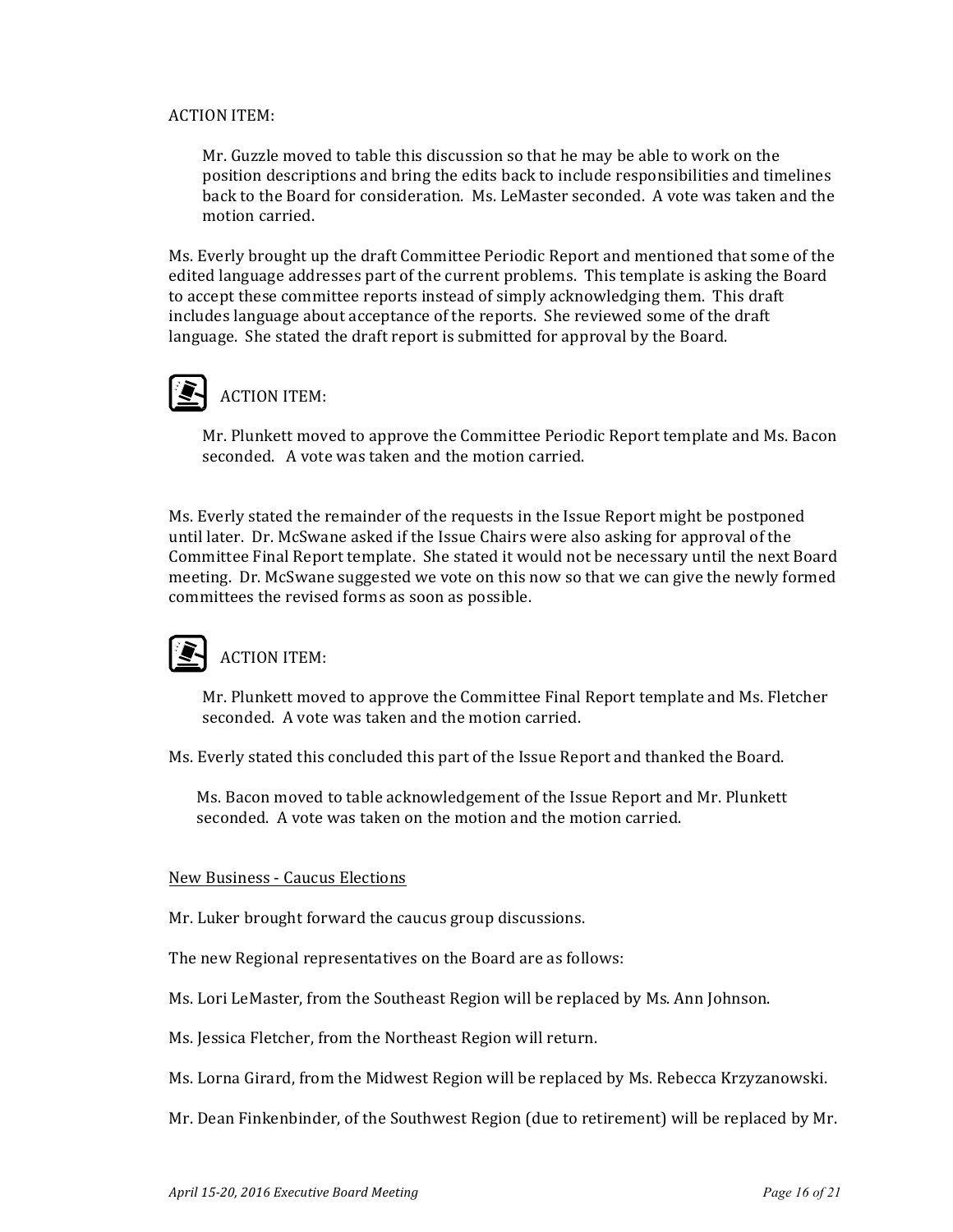Steve Moris.

Ms. Cassandra Mitchell, from the Mid-Atlantic Region will be replaced by Mr. David Lawrence.

Mr. Larry Eils, from the Vending and Distribution constituency will return.

Mr. Terry Levee, from Industry At-large, will be replaced by Ms. Angela Sanchez.

Mr. David Plunkett, from the Consumer constituency will serve again.

Mr. Luker recognized Ms. Lorna Girard and Ms. Cassandra Mitchell for their service. They have served two consecutive terms on the Executive Board and are not eligible for reelection.

Mr. Luker recognized Dr. McSwane regarding the Adobe Connect contract. Dr. McSwane surveyed the committee chairs and the responses were mixed. The contract to renew would be \$550. He stated he did not feel it would be in our best interest at this time, but is seeking guidance from the Board. He did contact the federal partners on whether they could work with Adobe. However, the federal agencies mostly use Web Ex. Ms. Bacon asked if we know exactly how much use there was of Adobe Connect. Dr. McSwane suggested letting the contract lapse because he did feel not many used it enough to justify continuing the contract.

### **ACTION ITEM:**

Dr. Garren moved to explore other options and Ms. Stevens Grobbelaar seconded. A vote was taken and the motion carried.

Creation of a policy that prohibits the identification of individual companies, regulatory agencies, and other entities by name, address, brand etc. in Issues and supporting documents in a way that could be considered unfavorable or damaging - Mr. Terry Levee

Mr. Levee provided a handout on the verbiage used to provide the CFP membership information about the CFP adopting a practice of not identifying individual companies, regulatory agencies, and other entities by name, address, brand, etc., in Issues and supporting documents. He stated that in the course of reviewing Issues and Committee Reports, the Issue Chairs discovered the mention of certain negative information that may or may not be appropriate to post on the CFP website as is customary when these reports are posted before, during and after the Biennial Meeting. Mr. Levee stated it was brought to his attention and he volunteered to review the submitted documents. Ms. Stevens-Grobbelaar asked if this redaction process would include positive mention without approval from the company mentioned? Mr. Plunkett stated that if we wanted to be consistent it would be best to redact good and bad language. Ms. Everly stated this was discussed and found it would be difficult to get permission for good references as well, and would be too onerous during the review process. Mr. Plunkett agreed in that it would be too difficult for Issue Chairs to have to wade through the documents and determine what was bad and what was good. There was also a concern about how much time it would take to get permission. Dr. Shaw was concerned about redacting public documents from federal agencies. Ms.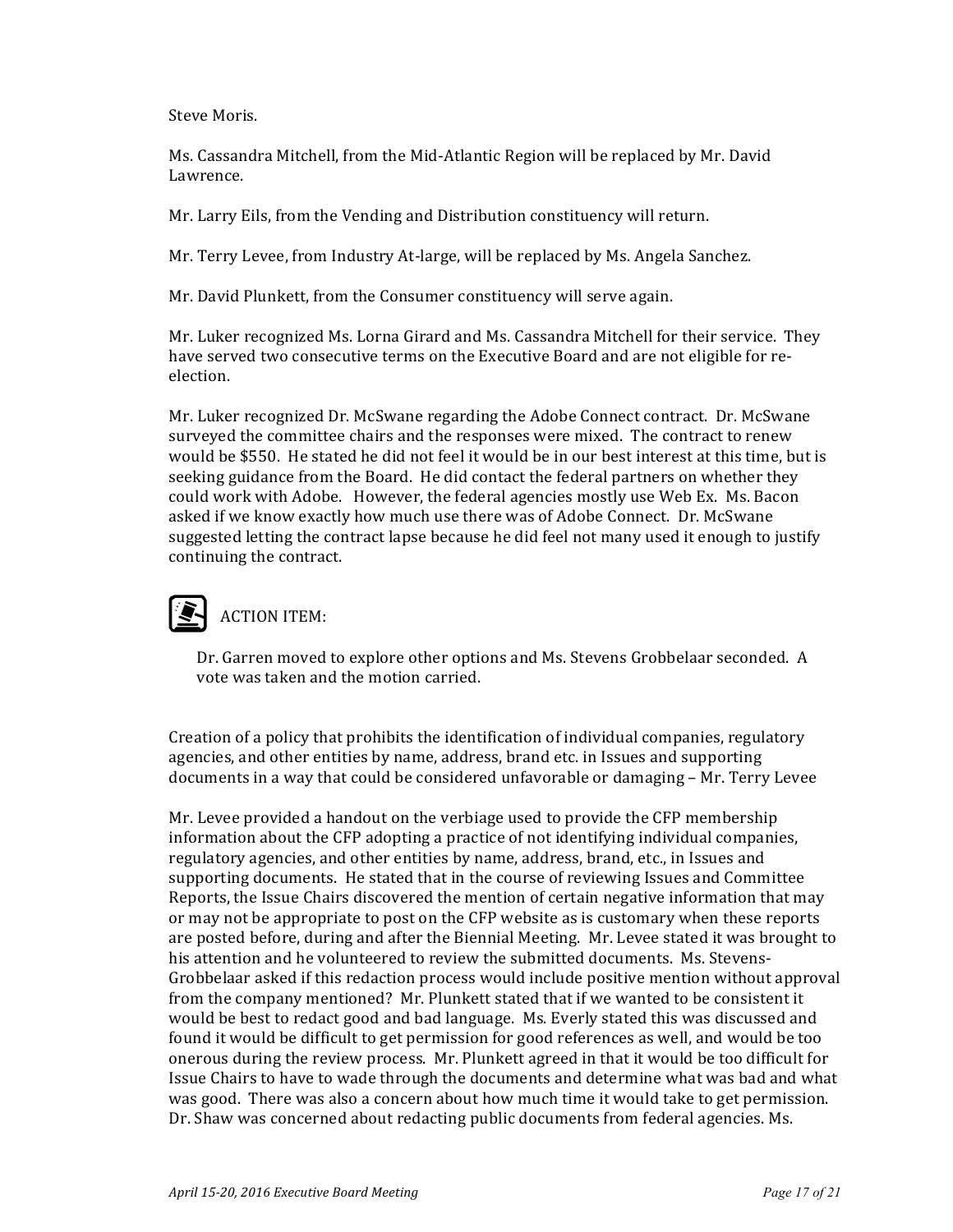Everly stated the additional time needed for review was only concerning supporting attachments and not content documents, as content documents are already fully reviewed and any needed redaction would be addressed during this process. Mr. Levee stated this was very hard work to look through supporting attachments for possible redactions. Mr. Levee and Ms. Everly stated the language developed for this biennial meeting did work, however she felt additional clarifying language may be needed for the next biennium. Dr. Garren suggested we could end the first sentence in the provided handout after the word "documents" and remove "in a way that could be considered unfavorable or damaging."

# **ACTION ITEM:**

Ms. Bacon moved to accept creating a policy on such language to be redacted including whether the language was good or bad and to continue to study the issue and come up with a formal policy for the next Executive Board meeting. And the following language to be included in the policy: The CFP has adopted the practice of not identifying individual companies, regulatory agencies, and other entities by name, address, brand, etc., in Issues and supporting documents. Ms. Stevens-Grobbelaar seconded the motion. The vote was taken and the motion carried.

Mr. Luker welcomed the new Council Vice Chairs, Donald Todd Mers, Keith Jackson, and Sharon Wood. Ms. Nutt welcomed the new Executive Treasurer Mr. Cliff Nutt.

Mr. Luker entertained a motion to adjourn. Dr. Garren moved and Ms. Bacon seconded. A vote was taken and the motion carried.

### *April 20, Wednesday 6:30AM*

Mr. Luker brought the meeting to order.

### **ACTION ITEM:**

\_\_\_\_\_\_\_\_\_\_\_\_\_\_\_\_\_\_\_\_\_\_

Mr. Luker entertained a motion to bring back the tabled discussion during the Issue report, to add language to the position descriptions for the Conference Vice Chair and Council Vice Chair. Mr. Guzzle moved and Ms. Staley seconded to bring back the tabled discussion. A vote was taken and the motion carried.

## **ACTION ITEM:**

Ms. LeMaster Moved and Dr. Garren seconded, to accept the proposed language for clarity of duties of the Conference and Council Vice Chair position descriptions and to insert the new language and use for the 2018 biennium. A vote was taken on the motion and the motion carried.



**ACTION ITEM:**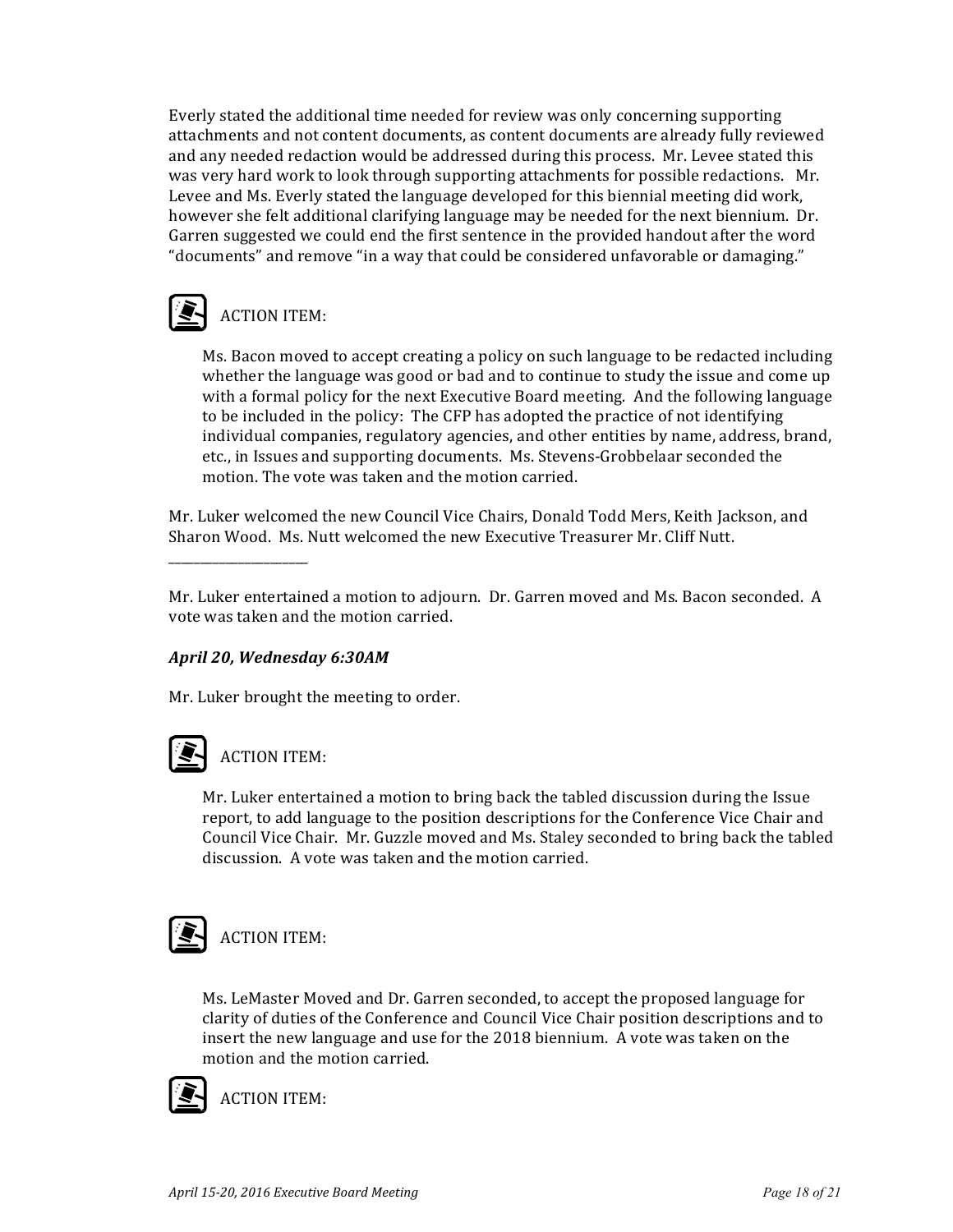Dr. Garren moved and Mr. Rosenwinkel seconded to bring back the Issue Report. A vote was taken and the motion carried.

Ms. Everly stated the balance of the remaining items could be postponed until the August Board Meeting. She would like to make one comment. She stated yesterday two committee report templates were approved with no questions or discussion. However, throughout this Issue process and during this board meeting, comments were made by Board members that perhaps some of the existing documents/templates and submitted reports are too long, too complicated etc. The current reports are what is and has been used every biennium and all existing documents/templates were approved by the Executive Board. Council members and not the Executive Board members review most of the submitted final reports. However, if the Board feels that reports submitted for their approval contain too much information to read, then should we be asking the Councils to read that much information? The point being, are we asking the Councils to deal with more information then the Board feels is necessary or is willing to review. She is asking the Board to think about this and come back with an answer at the next meeting.

### **ACTION ITEM:**

Ms. Fletcher moved and Dr. Garren seconded to acknowledge the Issue Report. A vote was taken and the motion carried.

Federal Agency Reports

The Federal Agency Reports were presented during the opening session. The reports can be found on the CFP website under the 2016 Biennial Meeting – Program/Workshop Materials and also under the April 2016 Executive Board Report.

#### FDA - Glenda Lewis

Ms. Lewis shared that the 2015 FDA version of the Voluntary National Retail Food Program Standards are available and were handed out at the program standards session during this year's CFP meeting, and can be found on the website. She also mentioned you can sign up to receive on going information notices. She reported there are four new regional specialists that have been added to the team. She anticipates the risk factor study to be available in the fall.

USDA - Dr. William Shaw Report was given at opening session.

#### CDC – Vincent Radke

Mr. Radke also stated the report was given at the opening session. However, he shared that 11 CDC folks were in attendance and that was the most ever. Three centers participated and that is new too.

Mr. Luker presented Mr. Kevin Smith with a plaque, which he read, thanking Mr. Smith for all the hard work and assistance he has given to the CFP over the years and on behalf of the Executive Board we wanted to give him a sincere and heartfelt thank you.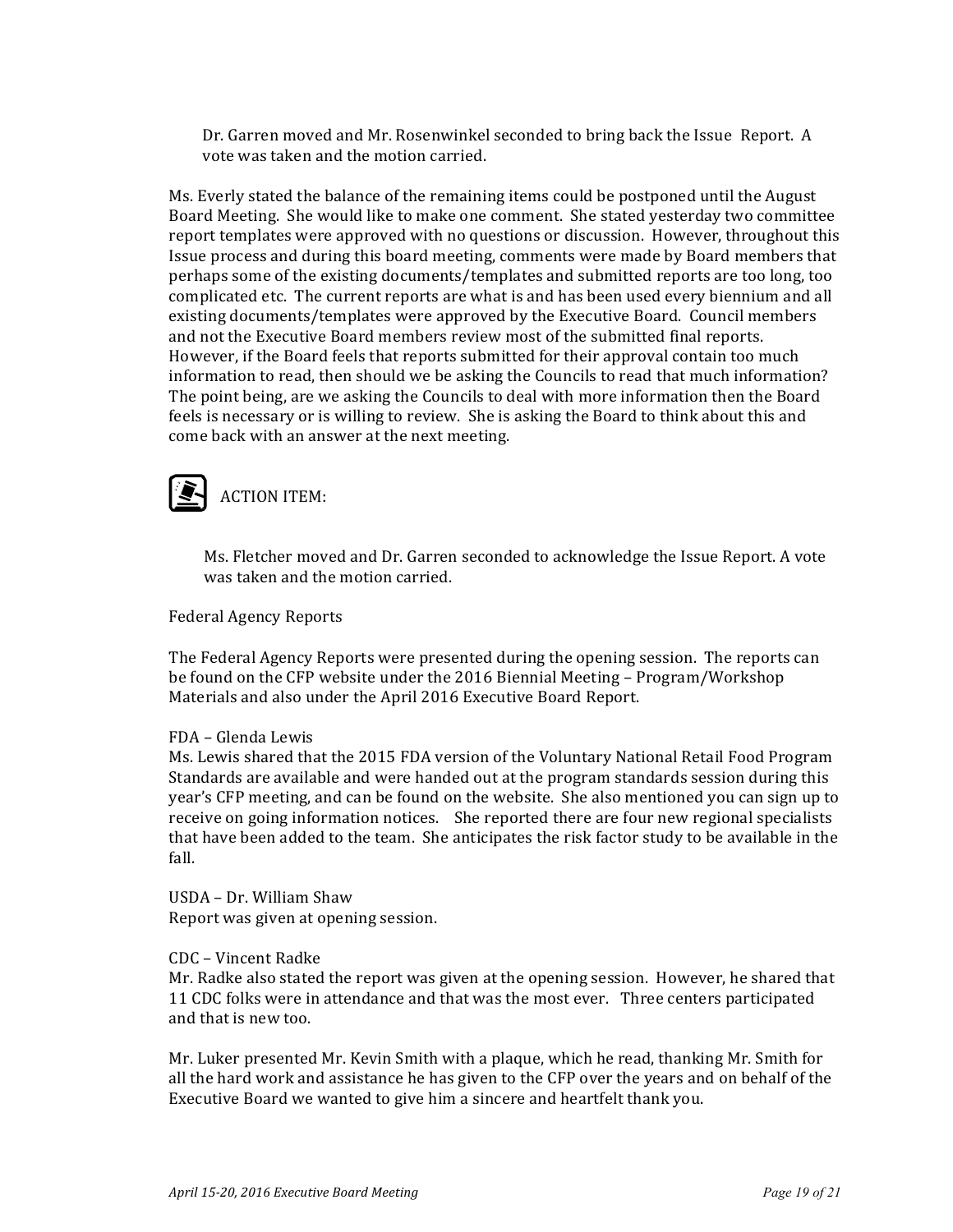Mr. Levee recognized Mr. John Luker as the outgoing Conference Chair. He further stated the last 2 years has been challenging and to thanked him on behalf of the Executive Board for his support and assistance throughout this biennium.

Mr. Guzzle was concerned that he could not bring a motion back to the table because he was not the author of the motion and the author of the motion is not present. Dr. McSwane said he could bring it up for discussion.

### **ACTION ITEM:**

Ms. LeMaster moved and Dr. Garren seconded to bring the topic of reducing Board costs back to the table. A vote was taken and the motion carried.

Mr. Guzzle wants to clarify that  $4$  of the points can be implemented but the remaining bullet point (#1) does not have a clear platform to be implemented. Mr. Eils suggested we needed to have further conversations with our federal partners to see who can use what program. Therefore we will need to wait before we can implement bullet point 1. (See Reducing the Costs of Executive Board Cost Ad Hoc Committee Report in Binder 1)

#### NEW Business

Audit Report – Angela Nardone (she had baby and was unable to attend or provide a report. Dr. McSwane stated we needed help from someone who can make an accurate account of our books. Dr. McSwane brought up that there would be a formal audit during the transition between Mr. Pippert and Mr. Nutt.

Dr. Garren recommends the Audit Committee should pick firms or to at least have input into choosing the audit firm

Dr. McSwane shared he had a discussion with Sealed Air and they offered to host a meeting in Atlanta for the fall Board meeting in 2017. Ms. Bacon said that location is affordable and convenient. 

Dr. McSwane stated the dates of the 2018 Biennial Meeting are April 16-20. Sunday will be what we normally do on Fridays and the Assembly of State Delegates will meet on Friday this time.

Mr. Pippert will be traveling in the next  $2 \frac{1}{2}$  weeks. Therefore there is no urgency on submitting reimbursements. Also, if you don't get a response please try again.

### **ACTION ITEM:**

Mr. Eils moved and Ms. Staley seconded to give the assignment of picking a firm for the audit is given to the Finance Committee. A vote was taken and the motion carried.

Mr. Levee reminded the Board that we don't have a Finance Committee Chair or formed the committee yet. He related that we couldn't wait until the fall meeting to set up the committee. Dr. McSwane said it would be Mr. Guzzle, as the new Conference Chair, who will need to approve the new committee. Dr. McSwane stated he would like to see volunteers